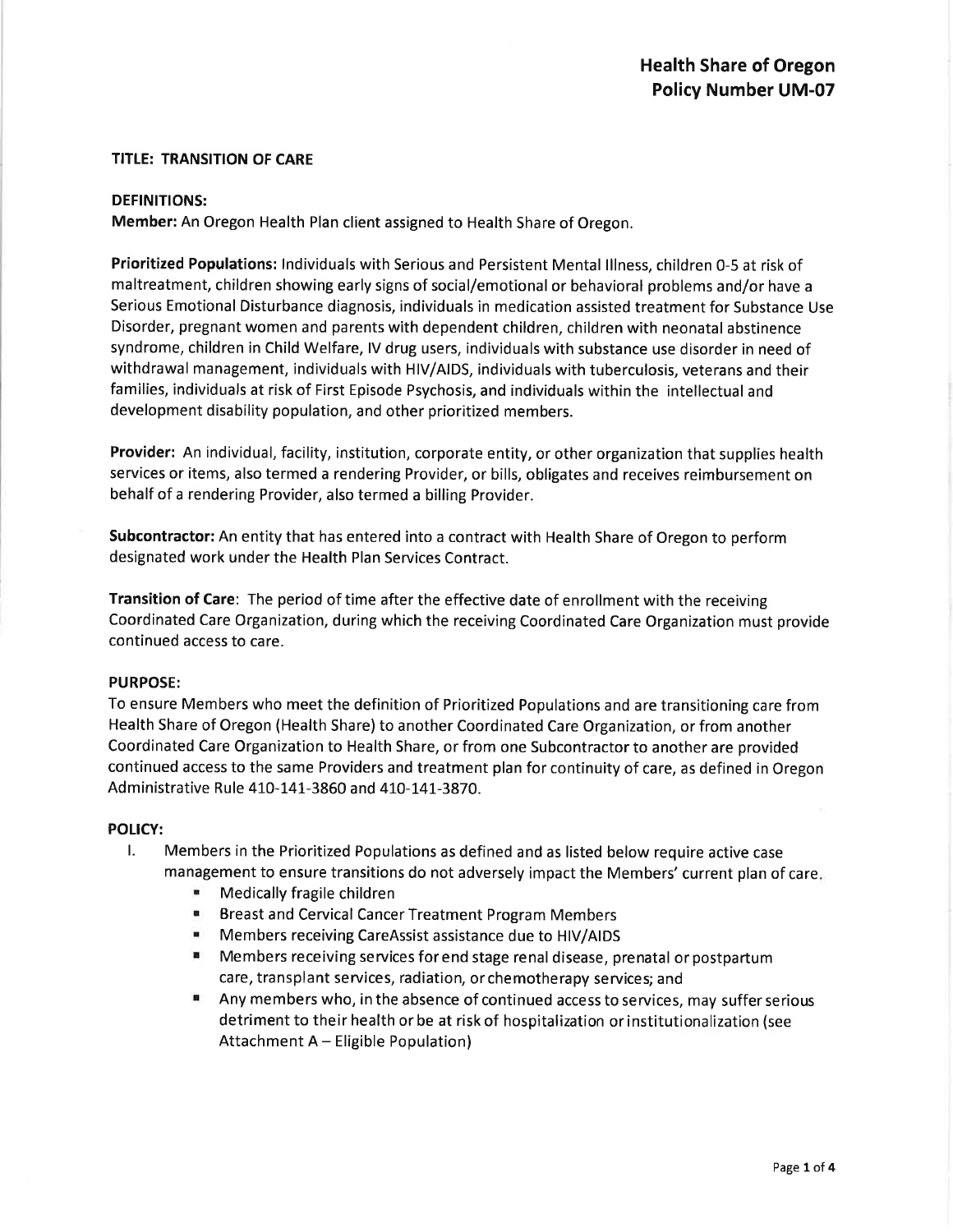- When a Member's care is being transferred to Health Share, Health Share and Subcontractors  $\prod_{\mathcal{R}}$ will make every reasonable effort within the laws governing confidentiality (including but not limited to ORS 414.679) to coordinate the transfer of the Member into the care of the Subcontractor's participating Provider network. The Transition of Care period lasts for ninety (90) days for members who are dually eligible for Medicaid and Medicare, or for other members, the shorter of thirty (30) days for physical and oral health and sixty (60) days for behavioral health, or until the enrollee's new primary care Provider, oral or behavioral health Provider reviews the Member's treatment plan.
- The receiving Subcontractor shall ensure that any Member meeting the definition for Transition  $\mathbf{III}_{\mathbf{c}}$ of Care has access to care from their previous Providers until the transition period ends.
	- A. The receiving Subcontractor will allow the Member to continue receiving services by honoring any written documentation of prior authorization of ongoing covered services from the Member's previous Provider, nor shall there be a service delay if written documentation of prior authorization is not available in a timely manner regardless of whether the Provider participates in the receiving Subcontractor's network, until one of the following occurs:
		- The minimum or authorized prescribed course of treatment has been j. completed; or
		- The reviewing Provider concludes the treatment is no longer medically ii. necessary. For specialty care, treatment plans must be reviewed by a qualified Provider.
	- B. The Subcontractor is responsible for continuing the entire course of treatment with the Member's previous Provider in the following situations:
		- Prenatal and postpartum care;
		- **EXECUTE:** Transplant services through the first-year post-transplant;
		- Radiation or chemotherapy services for the current course of treatment; or
		- **Example 2** Prescriptions with a defined minimum course of treatment that exceeds the Transition of Care period.
	- C. While the Member continues to receive services from the Member's previous Provider, the receiving Subcontractor will reimburse the non-participating Providers at no less than Medicaid fee-for-service rates.
	- D. If the Subcontractor determines to not authorize a service authorization request, the Subcontractor will follow all rules outlined in OAR 410-141-3835 and provide the Member written notice of any decision to deny a service authorization request or to authorize a service in an amount, duration, or scope that is less than requested or when reducing a previously authorized service authorization. The notice shall meet the requirements of 42 CFR §438.404 and OAR 410-141-3885.
	- E. The receiving Subcontractor is not responsible for paying for inpatient hospitalization or post hospital extended care for which a predecessor Coordinated Care Organization or Subcontractor was responsible under contract.
- After the Transition of Care period ends, the receiving Subcontractor is responsible for care IV. coordination and discharge planning activities. The Subcontractor is required to approve claims for which it has received no written documentation during the Transition of Care time period, as if the services were prior authorized.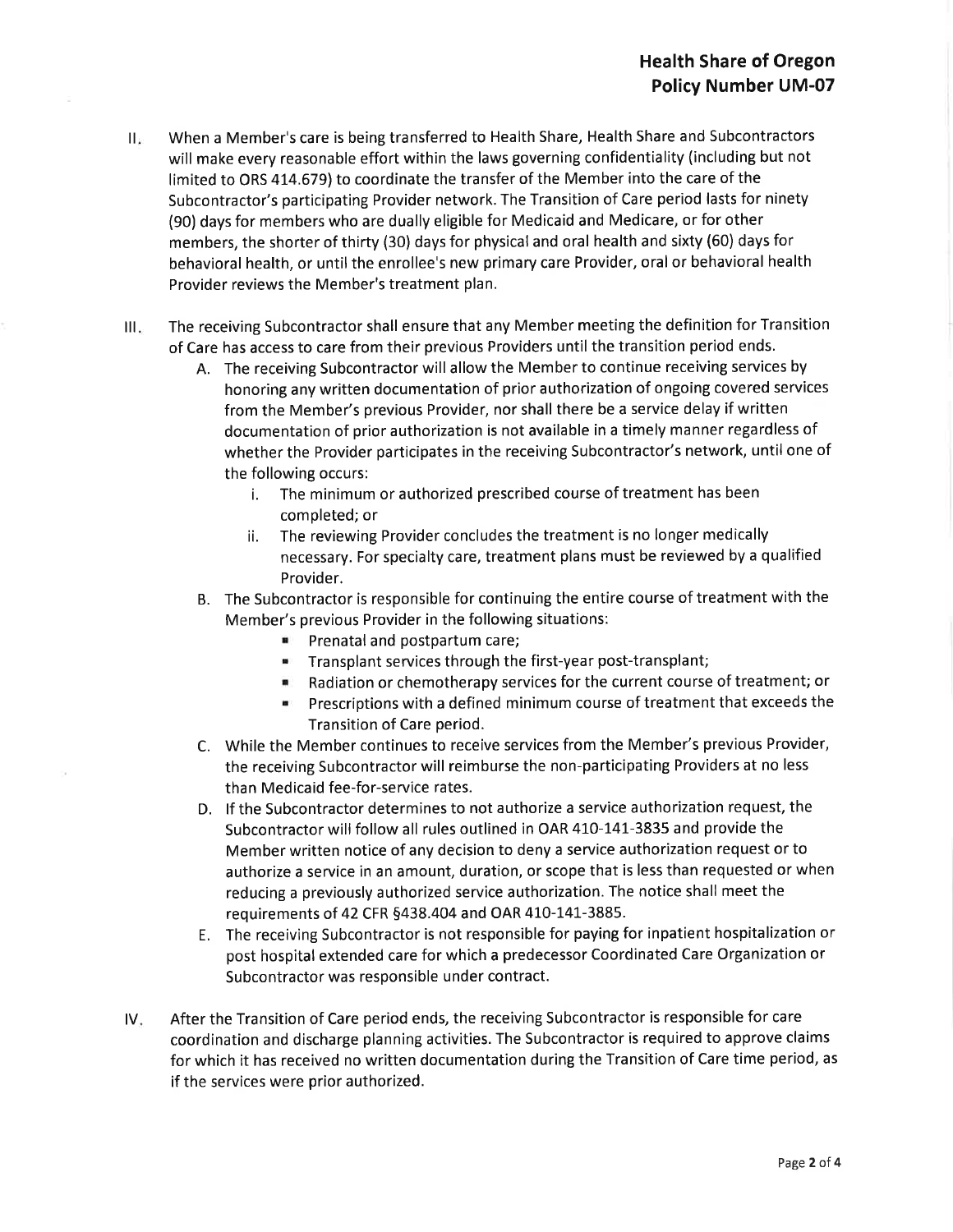- $V_{\star}$ Subcontractors are required to include accountability for achieving successful Transition of Care in their hospital and specialty medical services contracts. Subcontractor is accountable for care coordination and discharge planning activities to assist Members to transition out of hospital settings into the most appropriate independent and integrated community settings. This includes transitional services and supports for children, adolescents, and adults with serious behavioral health conditions facing admission to or discharge from acute psychiatric care, residential treatment settings, and the State Hospital.
	- A. Subcontractors will participate with the Member and treatment team in discharge planning activities and support warm handoffs (as defined under OAR 309-032-0860(30)) between levels or episodes of care. Specific requirements for care coordinator participation in transition and discharge planning are listed in OAR 410-141-3865.
	- B. Subcontractors coordinate transitions to Medicaid-funded long-term care services and supports, after post-hospital extended care is exhausted, by communicating with local Department offices when Members are being discharged from an inpatient hospital stay or transferred between different long-term care settings.

### **PROCEDURE:**

- $\mathbf{L}$ When it is the transitioning Coordinated Care Organization, Health Share will ensure Subcontractor provides the following data and information to the receiving Coordinated Care Organization or Subcontractor following the file layout specifications in Attachment B within twenty-one (21) calendar days of the Member's effective date with the receiving Coordinated Care Organization or Subcontractor in a HIPAA compliant format:
	- " Current prior authorizations and pre-existing orders;
	- **E** Prior authorizations for any services rendered in the last 24 months;
	- " Current behavioral health services provided;
	- List of all active prescriptions;
	- "Current ICD-10 diagnoses; and
	- Current care plan
- ΙΙ. Health Share monitors Transition of Care as part of delegation oversight to ensure Members receive comprehensive transitional care and improved the Members' experience of care and outcomes as it relates to transitions between hospitals and long-term care.
- HI. Health Share distributes information on the process for Members requiring Transition of Care to Subcontractors through contracts and policies. Subcontractors are required to provide the same information to Providers within their networks.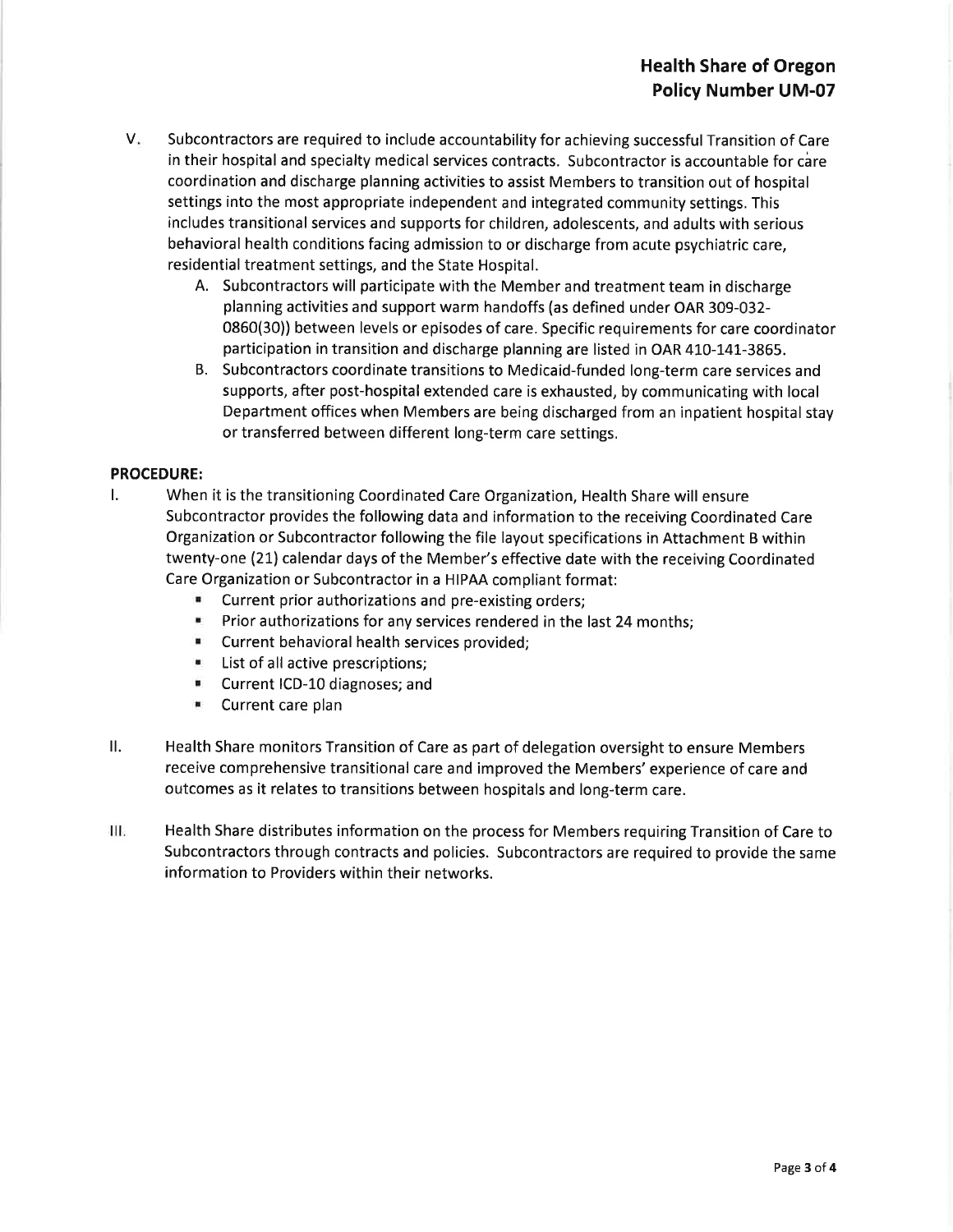### **ATTACHMENTS:**

Attachment A - Prioritized Population Codes Attachment B - Transition of Care File Layouts

### **REFERENCES:**

**Health Plan Services Contract** Oregon Administrative Rules 410-141-3710, 3850, 3860, 3865, 3870 Oregon Administrative Rule 410-120-1295 42 CFR 438.62 (b)

**Executive Signature** 

 $D|7|19$ 

Date

| <b>Department: Compliance and Quality Assurance</b> | <b>Author: Barbara Carey, Director, Compliance</b> |
|-----------------------------------------------------|----------------------------------------------------|
|                                                     | and Quality Assurance                              |
| <b>Effective Date: October 2019</b>                 | <b>Review Frequency: Every 2 years</b>             |
| <b>Revision Date(s):</b>                            |                                                    |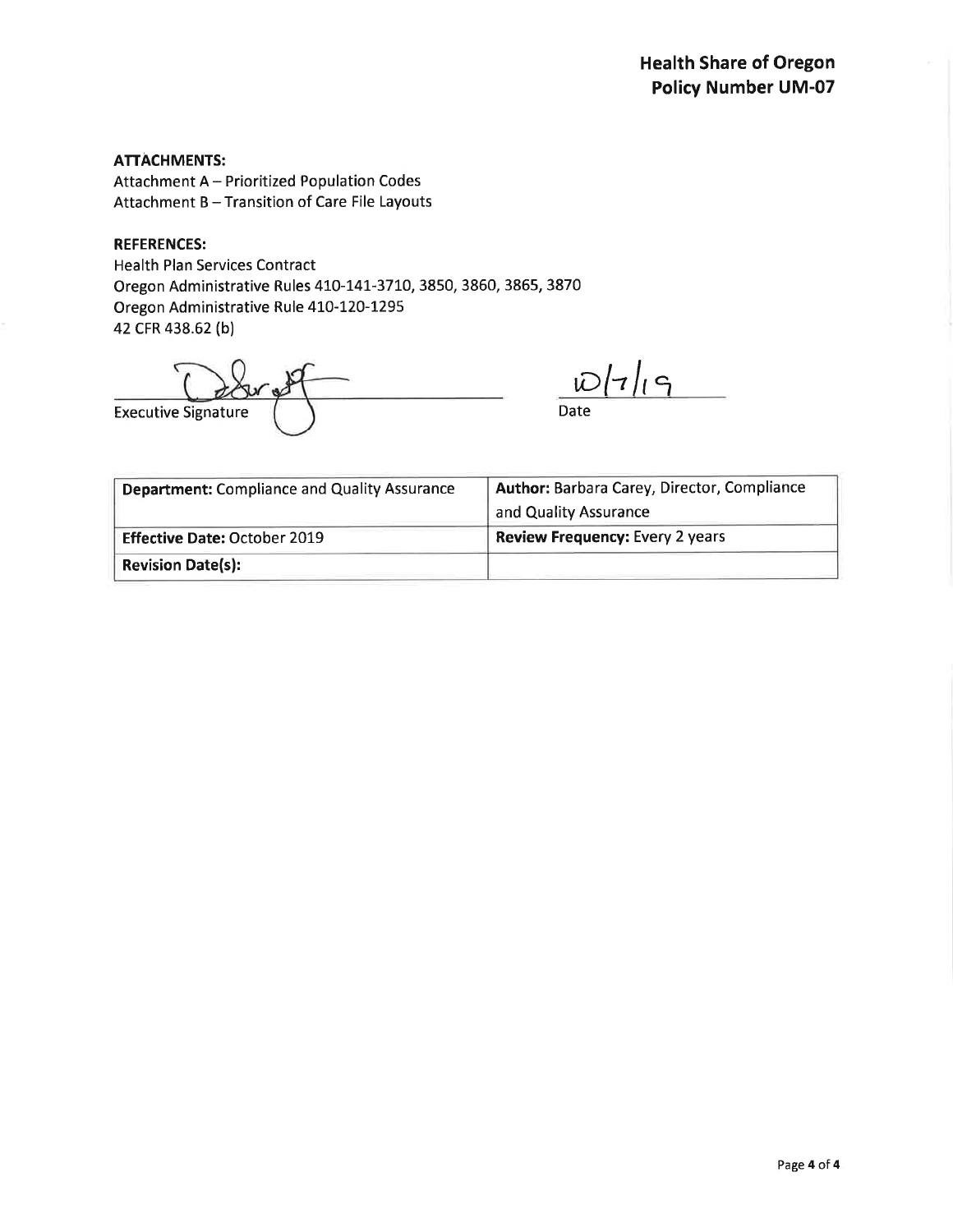### **ATTACHMENT A TRANSITION OF CARE ELIGIBLE POPULATIONS**

### **Priority Conditions with a HEDIS Value Set or Defined by Simple Codes**

| <b>Condition</b>                                          | Look back time<br>period (months) | <b>Condition</b>                                      | Look back time<br>period (months) |
|-----------------------------------------------------------|-----------------------------------|-------------------------------------------------------|-----------------------------------|
| Acute Myocardial Infarction or Cardiac<br>Catheterization | 3                                 | Intellectual and Developmental<br><b>Disabilities</b> | 12 (for 0-18)<br>$3$ (for $19+$ ) |
| <b>ALS</b>                                                | 24                                | Immunocompromised State*                              | 12                                |
| Asthma <sup>*</sup>                                       | 6                                 | Neurodevelopmental Disorders                          | 12 (for 0-18)                     |
| <b>Bone Marrow Transplant</b>                             | 12                                | Organ Transplant, Kidney or Other                     | 12                                |
| Cerebral Palsy                                            | 12                                | Pervasive Developmental Disorder                      | 6                                 |
| Chemotherapy and Radiation Therapy                        | 6                                 | Psychotic or Bipolar Disorders                        | 6                                 |
| <b>Chronic Heart Failure</b>                              | 6                                 | <b>Pulmonary Hypertension</b>                         | 6                                 |
| Cirrhosis                                                 | 12                                | Rheumatalogical Conditions*                           | 3                                 |
| COPD <sup>*</sup> or Emphysema                            | 6                                 | Seizure Disorders                                     | 3                                 |
| <b>Cystic Fibrosis</b>                                    | 6                                 | Sickle Cell Anemia, HB-S Disease                      | 12                                |
| Dementia                                                  | 6                                 | Stage III-IV Kidney Disease, ESRD,<br>or Dialysis     | 6                                 |
| Depression*                                               | 12                                | <b>Thoracic Aortic Aneurysm</b>                       | 6                                 |
| Diabetes with Long Term Complications                     | 3                                 | Traumatic Brain Injury                                | 6 (for 0-18)<br>$3$ (for $19+$ )  |
| Eating Disorders*                                         | 12                                | Tuberculosis (active)                                 | 6                                 |
| Hemophilia*                                               | 6                                 | Ulcerative Colitis or Crohn's<br>Disease*             | 6                                 |
| High Risk Pregnancy                                       | 9                                 |                                                       |                                   |
| $HIV*$                                                    | 6                                 |                                                       |                                   |

All conditions are identified through the associated HEDIS value sets, with supplementary identifications (\*) identified below:

\* Asthma defined using the HEDIS definition for inclusion in the denominator for condition related metrics

\* COPD defined using the HEDIS definition for inclusion in the denominator for condition related metrics

\* Depression – defined using a partial list from HEDIS value set "Depression or Other Behavioral Health Condition" where the description of the code contains the word "depression". Only members with an inpatient claim in the last 12 months were included. Or in combination with pregnancy (excluding delivery) or diabetes (diabetes combo may include a lot of people, consider reviewing separately)

\* Immunocompromised State – Includes HEDIS value sets for "Immunocompromised State" as well as "Severe Combined Immunodeficiency"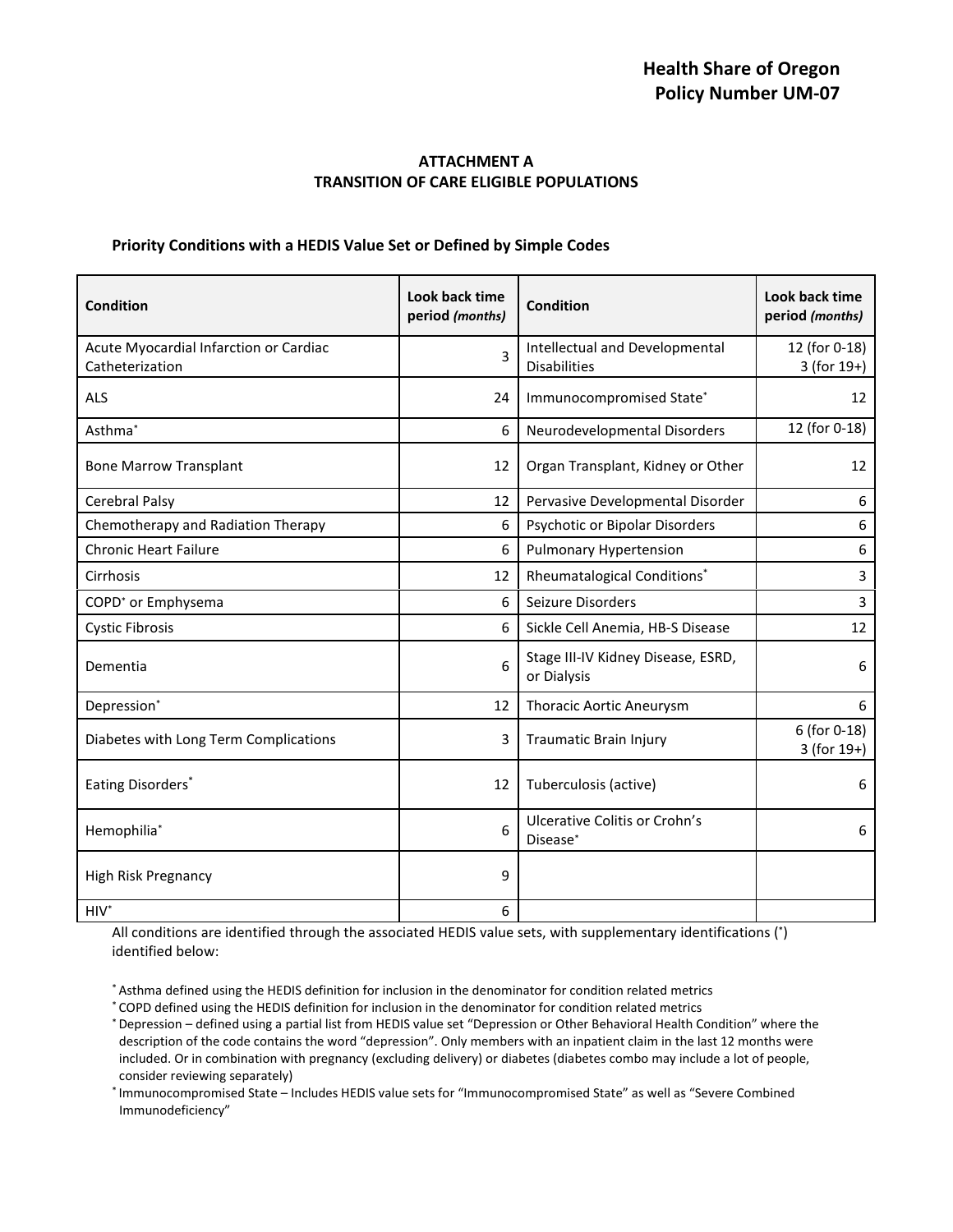\* Eating Disorders – claim in last 6 months with diagnosis code F50.xx

\* Hemophilia – claim in last 6 months with diagnosis D66

\* High Risk Pregnancy – claim in the 9 months prior to date of transition with a diagnosis of O90.90 and still assumed pregnant on date of transition

- \* HIV HEDIS value sets for "HIV", "HIV Disease", or "HIV Types 2"
- \* Pulmonary Hypertension claim in last 6 months with diagnosis I270, I271
- \* Rheumatalogical Conditions includes the HEDIS value sets for "Rheumatoid Arthritis" and "Disorders of the Immune System"
- \* Ulcerative Colitis or Crohn's Disease claim in last 6 months with diagnosis code K50.xx or K51.xx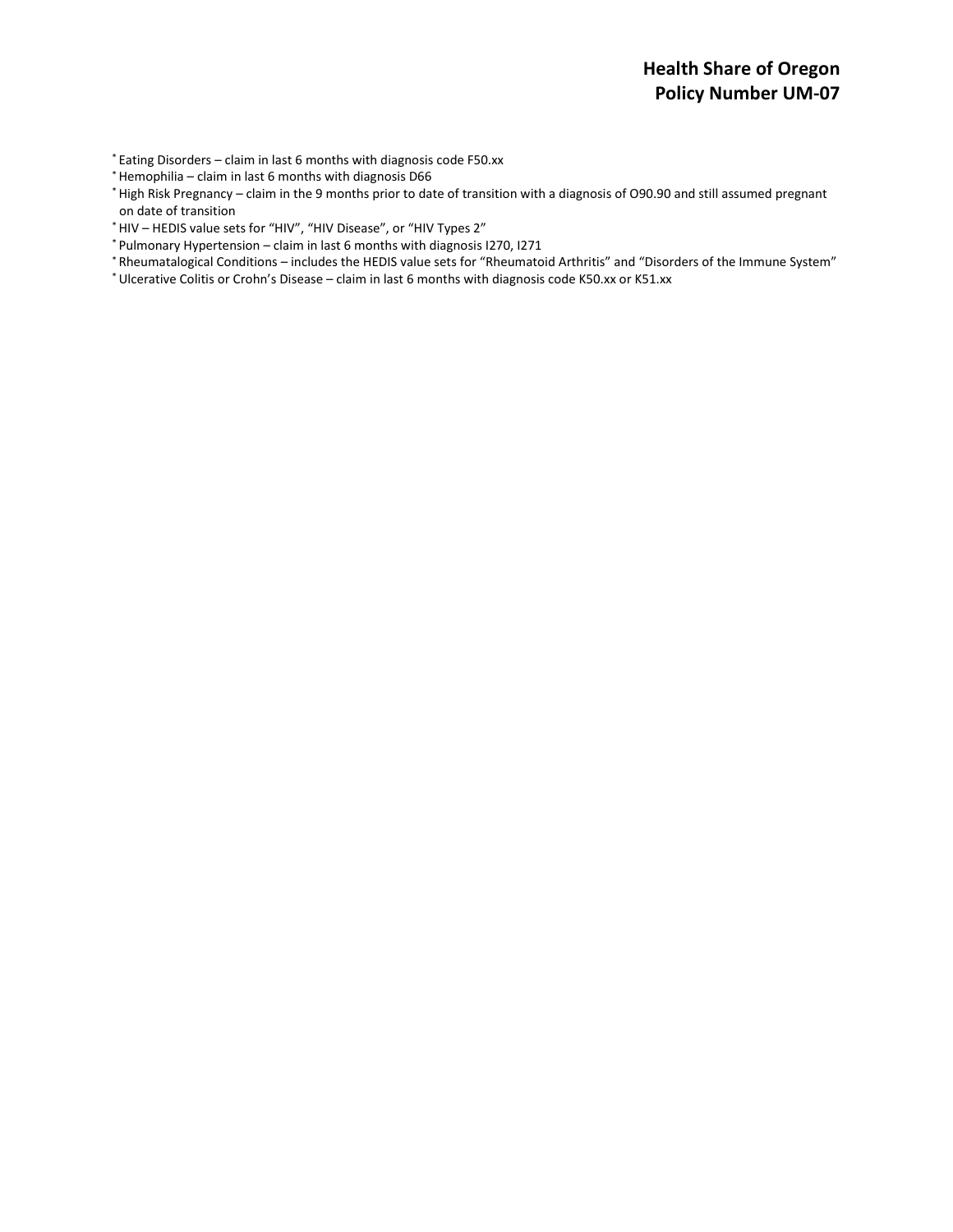### **Priority Conditions with Non-Standardized Definitions**

| <b>Condition/Treatment</b>                                                             | Look back time<br>period (months) | <b>Condition/Treatment</b>                                                         | Look back time<br>period (months) |
|----------------------------------------------------------------------------------------|-----------------------------------|------------------------------------------------------------------------------------|-----------------------------------|
| Autism Spectrum Disorder and<br>receiving Applied Behavioral Analysis<br>(ABA)         | 6                                 | Overdose or suicide attempt                                                        | 6                                 |
| Behavioral Health Medications (3+<br>psychotropic meds or at least 1<br>antipsychotic) | 12                                | Substance Use Disorder (SUD) with<br><b>Medication Assisted Treatment</b><br>(MAT) | 3                                 |
| Dyadic Treatment for Children Under 5<br>Years of Age                                  | 6                                 | <b>SUD without MAT</b>                                                             | 6                                 |
| Hepatitis C w/Rx Only                                                                  | 6                                 | Transgender                                                                        | 6                                 |
| HIV with Rx claim only                                                                 | 6                                 |                                                                                    |                                   |
|                                                                                        |                                   |                                                                                    |                                   |
|                                                                                        |                                   |                                                                                    |                                   |

\* ABA – claim in last 6 months with Diagnosis F840 and CPT in 99366, 99368, 0359T, 0360T, 0361T, 0362T, 0363T, 0364T, 0365T, 0366T, 0367T, 0368T, 0369T, 0370T, 0371T

\* Hepatitis C w/Rx Only – NDC value in: 00003001101, 00003021301, 00003021501, 61958180101, 59676022507, 59676022528, 61958220101, 61958150101, 00074308228, 61958220101, 00074309301, 00074309328, 61958220101, 00006307401, 00006307402

\* Overdose – Inpatient claim in last 6 months for diagnosis T50991, T50991A, T50991D, T50991S (unintentional, limit to over age 5) or T50992, T50992A, T50992D, T50992S (intentional)

\* SUD without MAT – claim in last 3 months

- OTP: Hedis NDC list "MAT for Opioid Abuse or Dependence Medications" or NDC in 62756097083, 00054018913, 65162041503, 50383093093
- OBOT: Procedure code in H0020, H0033, T1502, J2315, J0574, J0571, J0572 modifier01 = HG
- \* SUD, without MAT claim in last 6 months but does not have a MAT claim in last 6 months
	- ProcedureCD in (90849, 90853, 90887, 97810, 97811, 97813, 97814, 99201, 99202, 99203, 99204, 99205, 99211, 99212, 99213, 99214, 99215, H0001, H0002, H0004, H0005, H0006, H0010, H0011, H0012, H0013 ,H0014, H0015, H0016, H0048, H2010, T1006, T1007) and (Modifier01CD in ( HF) or Modifier02CD in ( HF) )
	- ProcedureCD in (H0018, H0019) and Modifier01CD in (UA, HB)
	- ProcedureCD in (H0038) and Modifier01CD in (HB, HF, UA)
	- ProcedureCD in (H0038) and Modifier01CD = HQ and Modifier02CD in (HB, UA)

\* Transgender – Procedure codes: 55970, 55980, 57111, 55899, 55175, 55180, 54125, 57335, 56625, 56805, 53410, 53411, 53412, 53413, 53414, 53415, 53416, 53417, 53418, 53419, 53420, 53421, 53422, 53423, 53424, 53425, 53426, 53427, 53428, 53429, 53430, ICD-10 F-64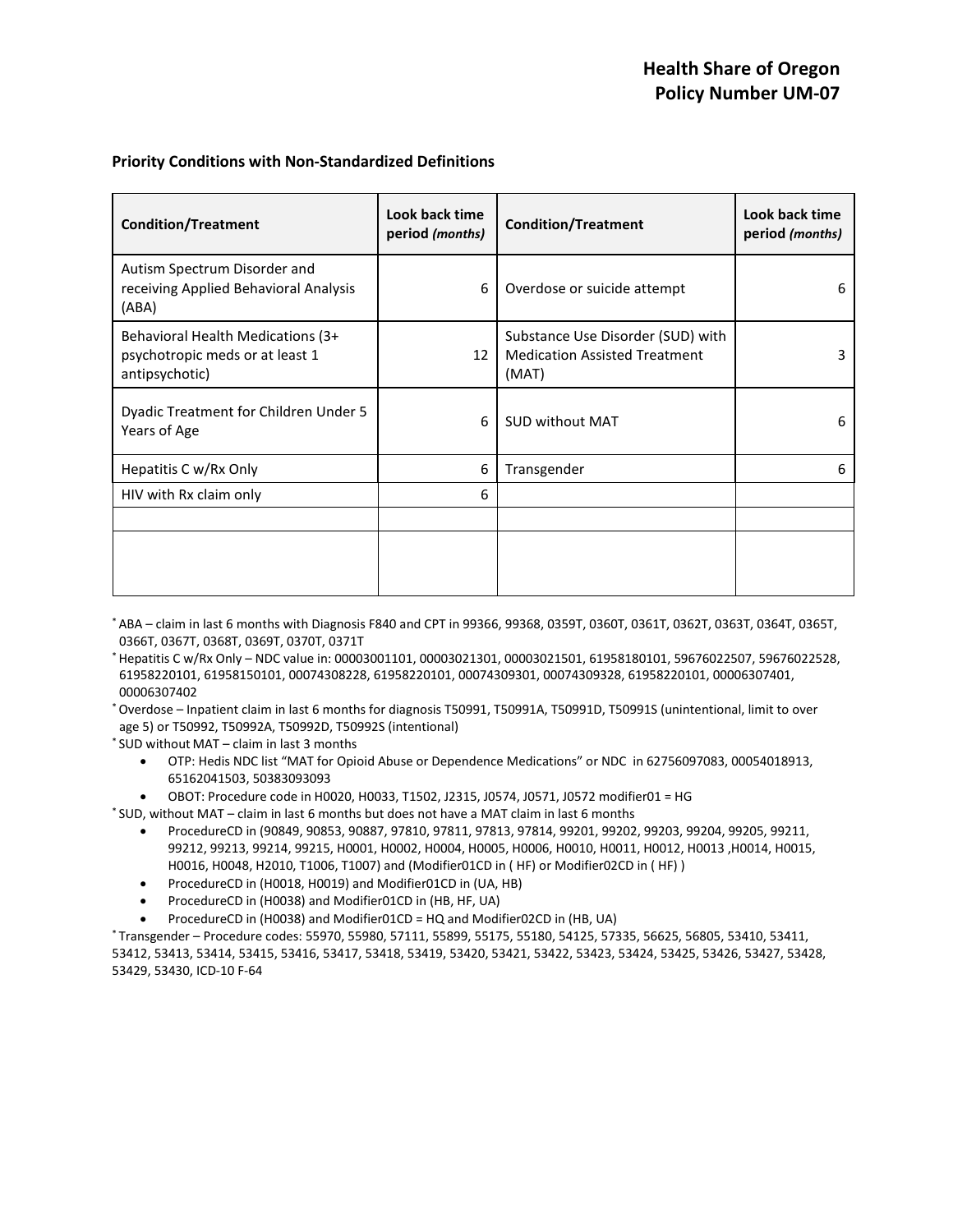## **Priority Places of Service**

| <b>Priority Places of Service</b>     |                                                    |
|---------------------------------------|----------------------------------------------------|
| 13: Group Home                        | 51: Inpatient Psychiatric Facility                 |
| 31: Skilled Nursing Facility          | 55: Residential Substance Abuse Treatment Facility |
| 32: Nursing Facility                  | 56: Psychiatric Residential Treatment Center       |
| 34: Hospice                           | Long Term Acute Care Hospital                      |
| <b>Intensive Outpatient Treatment</b> | NICU stay longer than 14 days                      |
| Day Treatment                         | PICU stay longer 3 days                            |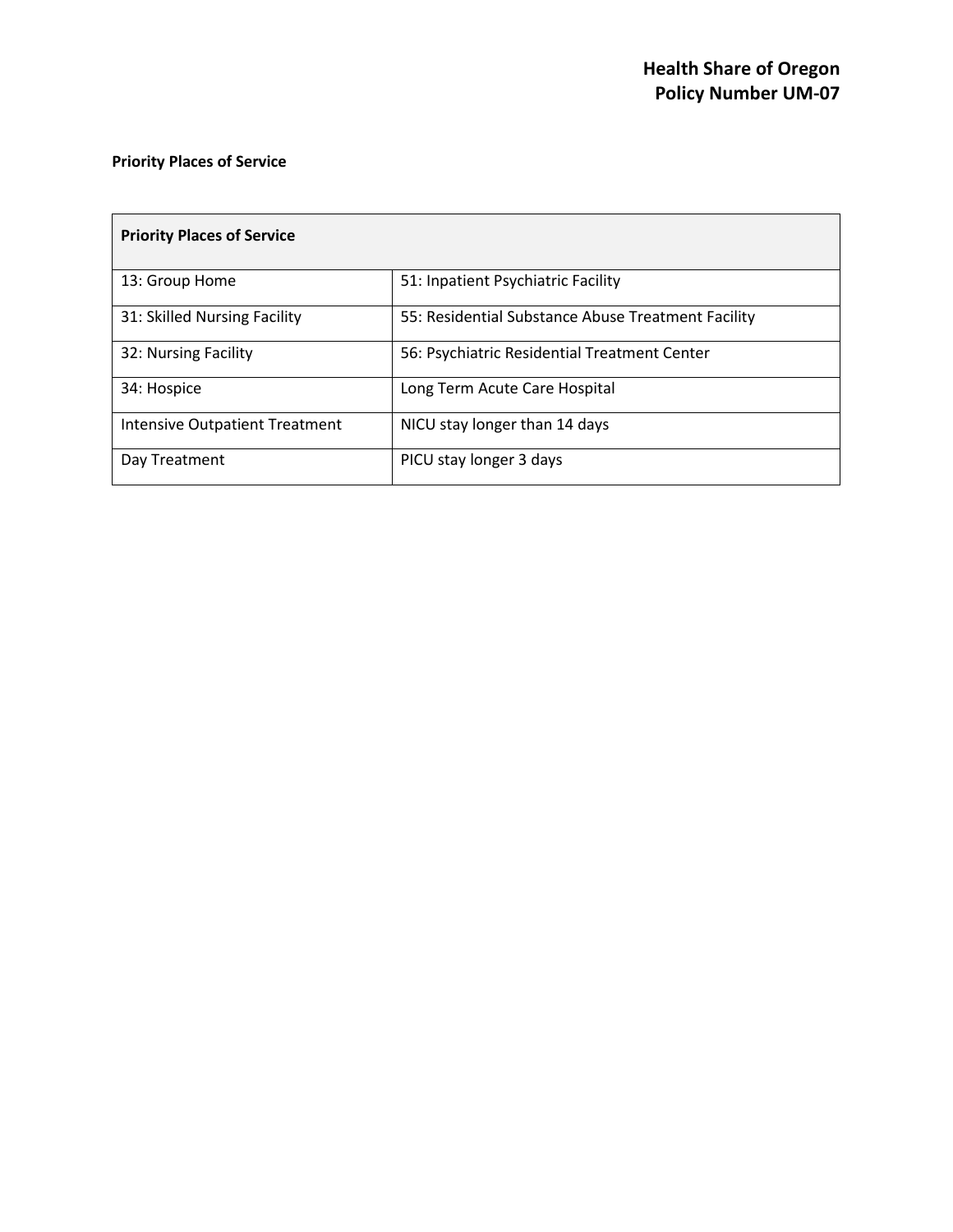### **ATTACHMENT B**

### **TRANSITION OF CARE FILE LAYOUTS GUIDE**

### File Layout Key

**Field Name:** Short name of the field **Description:** The longer more descriptive name of the field **Type:** Character = alphanumeric, Number = numeric **Length:** Size of the field in number of characters/digits

### Claims File Record Types

*Record types may vary between Claims, Prior Authorization, and Plan of Care files, but what is consistent for each is the presence of the beginning 'P' record and ending 'T' record.*

**P Record** - The 'P' is the first record in the file and contains information about the health plan number and name. A P record will only occur once per file at the beginning.

**H Record** - The 'H' record identifies a claim header and contains header level claim fields. Each claim reported in the file will begin with an H record. H records will occur for as many claims as there are to report in the file.

**D Record** - The 'D' record contains information for each detail relating to the claim. Every H (header) record will have one or more detail records.

**T Record** – The 'T' record will be the last line of the file. It contains the total number of claims reported. A T record will only occur once per file at the end.

EXAMPLE of what these records will look like in a Claims file named File1 where 2 claims are reported and each claim has 3 details.

File1: P999999 CCO NAME INC MB000000 HM7019179000000 DATA DATA DATA D120190617 DATA DATA DATA D220190617 DATA DATA DATA D320190617 DATA DATA DATA HM7019179000000 DATA DATA DATA D120190613 DATA DATA DATA D220190613 DATA DATA DATA D320190613 DATA DATA DATA T000002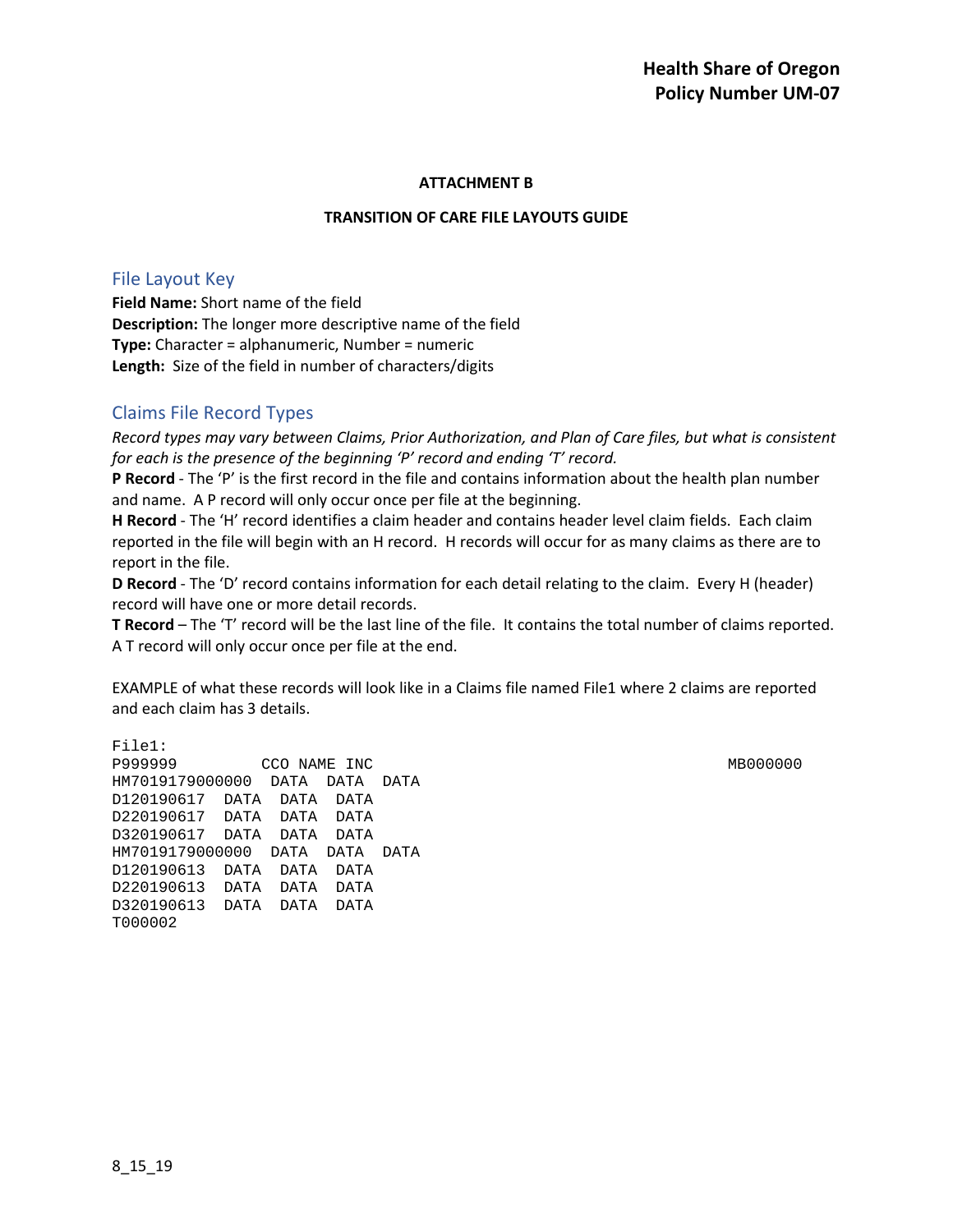# **Pharmacy Claim File Layout**

### **P Record**

The 'P' record contains information about the receiving CCO Provider.

| <b>Field Name</b>      | <b>Description</b>                              | <b>TYPE</b> | <b>LENGTH</b> |
|------------------------|-------------------------------------------------|-------------|---------------|
| Record Type            | 'P' (Batch Record)                              | Character   |               |
| PHP OMAP Provider      | The PHP OMAP provider number entered on the     |             | 15            |
| Number                 | claim header.                                   | Character   |               |
| <b>PHP</b>             | Name of PHP (submitter)                         | Character   | -50           |
| <b>Trading Partner</b> | Internal application identifier for the trading | Character   | 15            |
| Number                 | partner.                                        |             |               |

### **H Record**

The 'H' record contains information about the header record for each individual claim sent.

| <b>Field Name</b>       | <b>Description</b>                                                                | <b>TYPE</b>        | <b>LENGTH</b>  |
|-------------------------|-----------------------------------------------------------------------------------|--------------------|----------------|
| Record Type             | 'H' - Header Information                                                          | Character          | $\mathbf{1}$   |
| Claim Type              | Identifies the type of claim                                                      | Character          | $\mathbf{1}$   |
| <b>ICN</b>              | Claim unique internal control number                                              | Character          | 13             |
| Member ID               | Recipient's Oregon Medicaid ID                                                    | Character          | 12             |
| Last Name               | The last name of the member associated with<br>the Member ID number.              | Character          | 20             |
| <b>First Name</b>       | The first name of the member associated with<br>the Member ID number.             | Character          | 15             |
| Provider ID             | <b>Billing provider ID</b>                                                        | Character          | 15             |
| <b>Prescribing Prov</b> | Prescribing provider ID                                                           | Character          | 15             |
| <b>MCO Billing Prov</b> | On encounter claims, this is the ID of the<br>provider who billed the CCO.        | Character          | 15             |
| <b>Prescription Num</b> | Number assigned by a pharmacy to identify the<br>drug dispensed to a member       | Character          | 12             |
| <b>Refill Qty</b>       | Number of refills on the prescription billed.                                     | Character          | $\overline{2}$ |
| <b>RX Date</b>          | Date the drug prescription (Rx) was either filled<br>or written.                  | Number<br>YYYYMMDD | 8              |
| Disp Date               | Date pharmacy dispensed the drug to the<br>member.                                | Number<br>YYYYMMDD | 8              |
| Days Supply             | Number of days a prescribed drug should last a<br>member.                         | Number             | 9              |
| DAW Code                | This field indicates the reason, if any, that a<br>brand name drug was dispensed. | Character          | $\mathbf{1}$   |
| <b>DUR Interven</b>     | The response of the pharmacist to the DUR<br>message.                             | Character          | $\overline{2}$ |
| <b>DUR Outcome</b>      | The response of the pharmacist to the DUR<br>message.                             | Character          | 2              |
| Emergency               | Indicates whether service was provided as a<br>result of an emergency situation.  | Character          | 3              |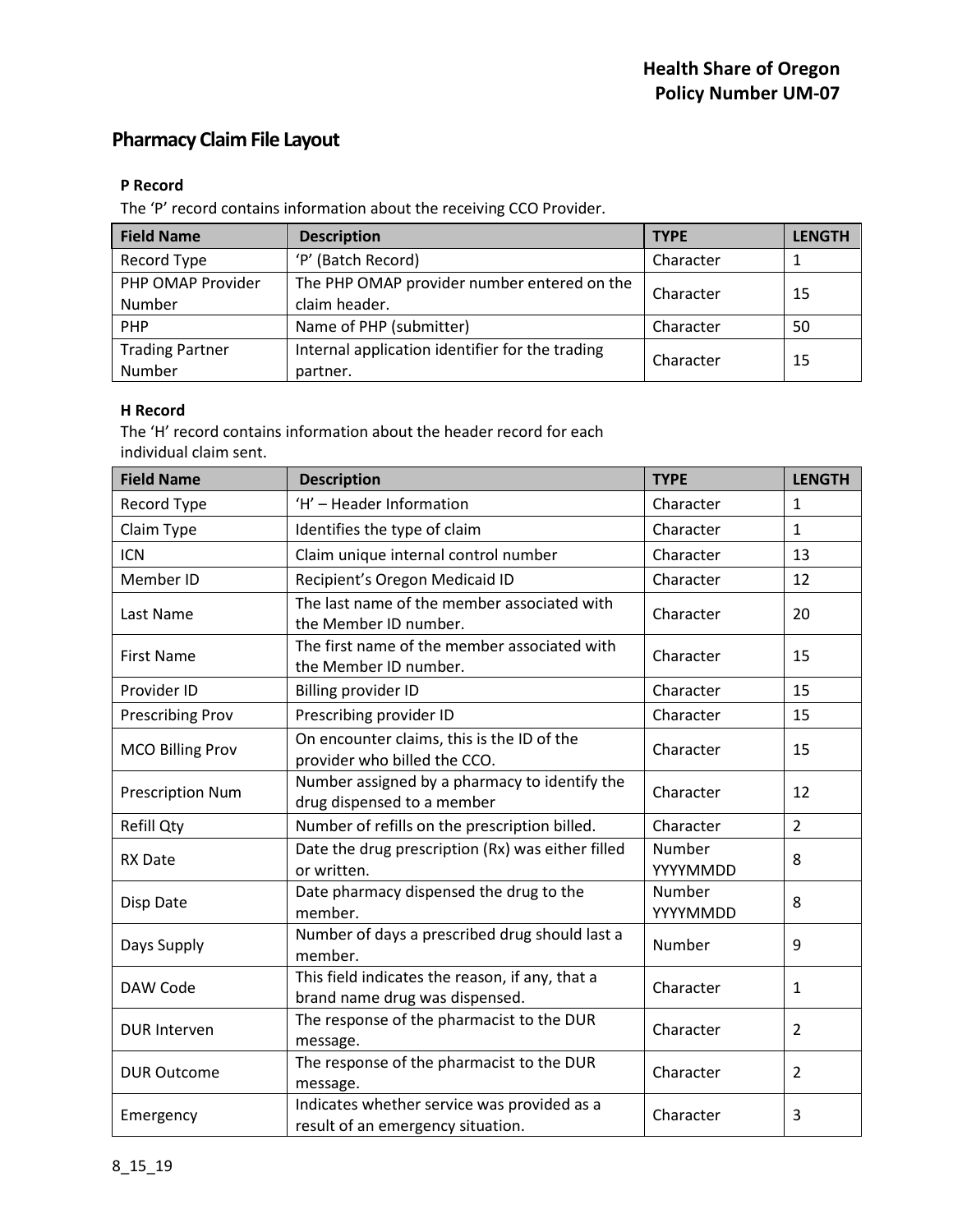### **D Record**

The 'D' record contains information about all existing details of each individual claim sent

| <b>Field Name</b> | <b>Description</b>                                                     | <b>TYPE</b> | <b>LENGTH</b> |
|-------------------|------------------------------------------------------------------------|-------------|---------------|
| Record Type       | 'D' - Detail Information                                               | Character   |               |
| Detail Number     | The detail number of a claim record.                                   | Number      | 4             |
| <b>NDC</b>        | <b>National Drug Code</b>                                              | Character   | 11            |
| Dispense Qty      | Number of units of a drug dispensed to a<br>member. Format 99999999.99 | Number      | 10            |

### **T Record**

A 'T' record will be the last line of the file. It contains totals for number of claims sent.

| <b>Field Name</b>   | <b>Description</b>                                | <b>TYPE</b> | <b>LENGTH</b> |
|---------------------|---------------------------------------------------|-------------|---------------|
| Record Type         | 'T' - Trailing Record with total number of claims | Character   |               |
| <b>Total Claims</b> | Number of records sent (H records)                | Number      | -6            |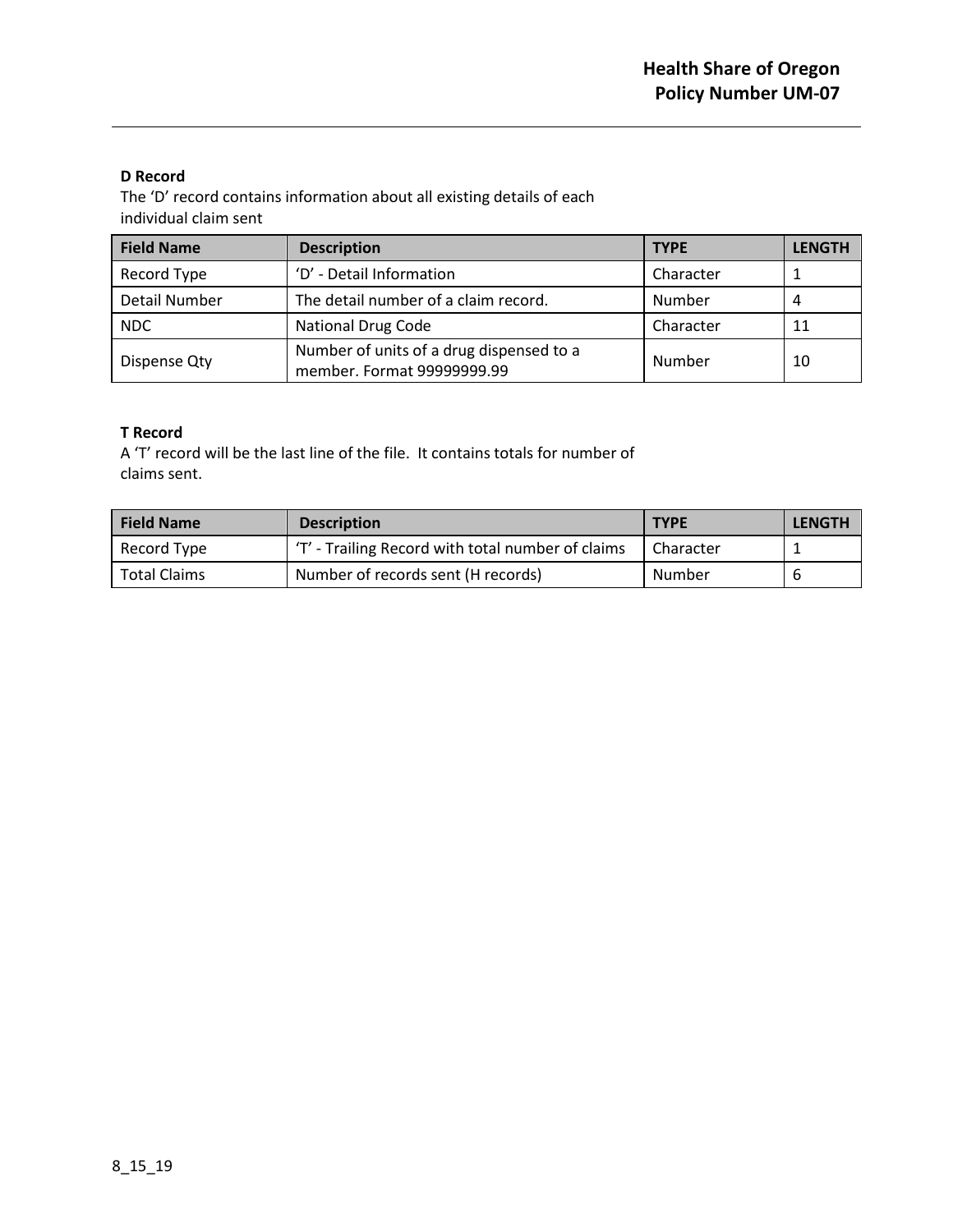# **Dental Claim File Layout**

### **P Record**

The 'P' record contains information about the receiving CCO Provider.

| <b>Field Name</b>      | <b>Description</b>                              | <b>TYPE</b> | <b>LENGTH</b> |
|------------------------|-------------------------------------------------|-------------|---------------|
| Record Type            | 'P' (Batch Record)                              | Character   |               |
| PHP OMAP Provider      | The PHP OMAP provider number entered on the     |             | -15           |
| Number                 | claim header.                                   | Character   |               |
| PHP                    | Name of PHP (submitter)                         | Character   | 50            |
| <b>Trading Partner</b> | Internal application identifier for the trading | Character   | 15            |
| Number                 | partner.                                        |             |               |

### **H Record**

The 'H' record contains information about the header record for each individual claim sent.

| <b>Field Name</b>       | <b>Description</b>                                                                                                                                         | <b>TYPE</b> | <b>LENGTH</b>  |
|-------------------------|------------------------------------------------------------------------------------------------------------------------------------------------------------|-------------|----------------|
| Record Type             | 'H' - Header Information                                                                                                                                   | Character   | $\mathbf{1}$   |
| Claim Type              | Identifies the type of claim                                                                                                                               | Character   | 1              |
| <b>ICN</b>              | Claim unique internal control number                                                                                                                       | Character   | 13             |
| Member ID               | Recipient's Oregon Medicaid ID                                                                                                                             | Character   | 12             |
| Last Name               | The last name of the member associated with<br>the Member ID number.                                                                                       | Character   | 20             |
| <b>First Name</b>       | The first name of the member associated with<br>the Member ID number.                                                                                      | Character   | 15             |
| Provider ID             | Billing provider ID                                                                                                                                        | Character   | 15             |
| Rend Prov ID            | Rendering/Performing Provider ID                                                                                                                           | Number      | 15             |
| <b>MCO Billing Prov</b> | On encounter claims, this is the ID of the<br>provider who billed the CCO.                                                                                 | Character   | 15             |
| <b>PAN</b>              | Identification for a member assigned by a<br>provider. (Patient Account Number)                                                                            | Character   | 38             |
| Diagnosis X8            | Header diagnosis codes list starting with<br>sequence 1. (7 char per code in a single field<br>ordered starting with sequence 1 through 8 on<br>the claim) | Character   | 56             |
| <b>POS</b>              | Place of Service where service was rendered.                                                                                                               | Character   | $\overline{2}$ |
| Accident                | Indicates whether the service was provided as a<br>result of an accident.                                                                                  | Character   | $\mathbf{1}$   |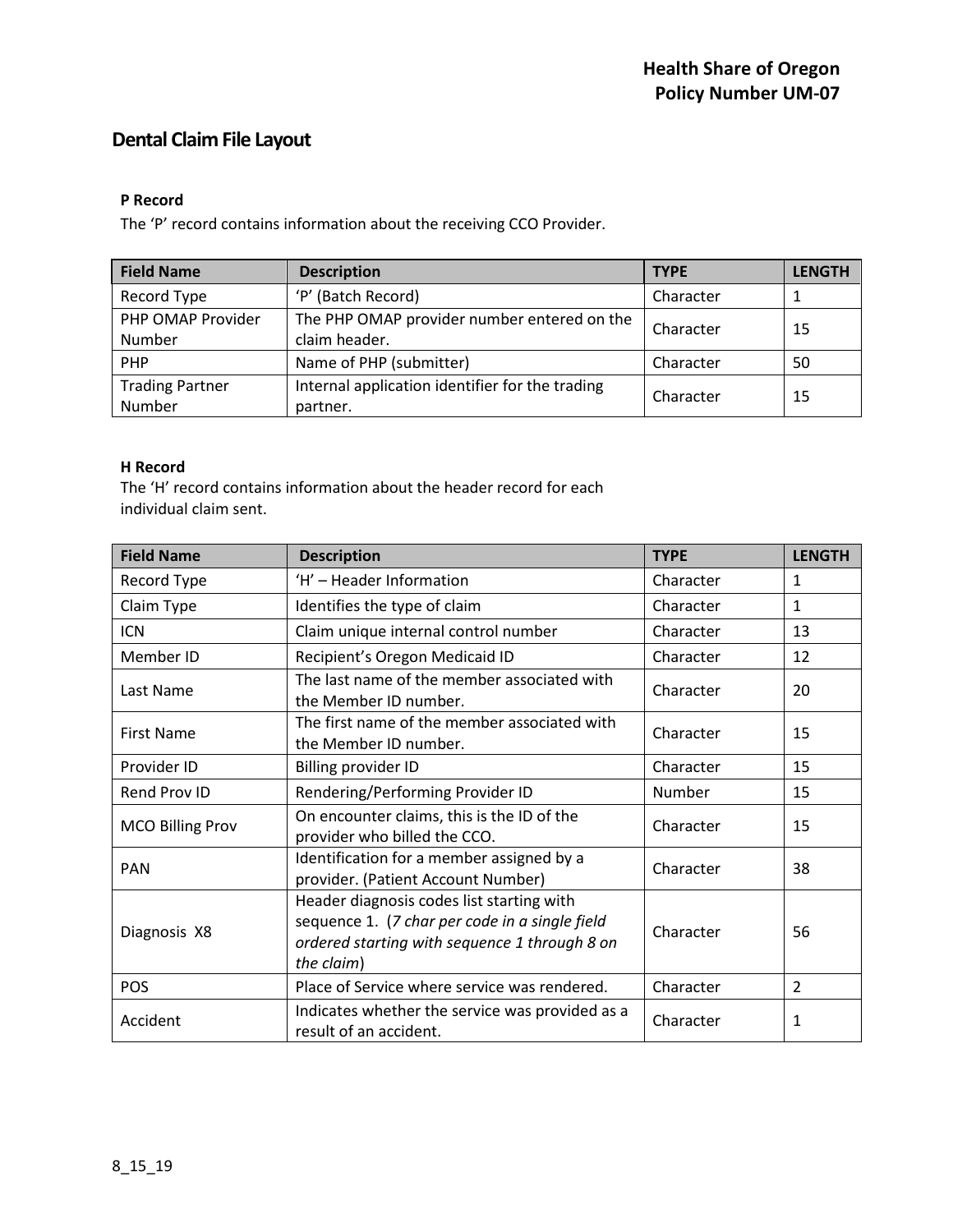### **D Record**

The 'D' record contains information about all existing details of each individual claim sent

| <b>Field Name</b>    | <b>Description</b>                                                                                                                                              | <b>TYPE</b>        | <b>LENGTH</b>  |
|----------------------|-----------------------------------------------------------------------------------------------------------------------------------------------------------------|--------------------|----------------|
| Record Type          | 'D' - Detail Information                                                                                                                                        | Character          | 1              |
| <b>Detail Number</b> | The detail number of a claim record.                                                                                                                            | Number             | 4              |
| <b>FDOS</b>          | First Date of Service on the claim.                                                                                                                             | Number<br>YYYYMMDD | 8              |
| Tooth                | The tooth number that identifies the tooth the<br>provider rendered services on. An alpha<br>indicates temporary teeth and numeric indicate<br>permanent teeth. | Character          | 2              |
| Surface 1            | Code which indicates the tooth surface of a<br>particular tooth.                                                                                                | Character          | 8              |
| Surface 2            | Code which indicates the tooth surface of a<br>particular tooth.                                                                                                | Character          | 8              |
| Surface 3            | Code which indicates the tooth surface of a<br>particular tooth.                                                                                                | Character          | 8              |
| Surface 4            | Code which indicates the tooth surface of a<br>particular tooth.                                                                                                | Character          | 8              |
| Surface 5            | Code which indicates the tooth surface of a<br>particular tooth.                                                                                                | Character          | 8              |
| Quadrant             | The quadrant of the mouth that the procedure<br>on the claim is related to.                                                                                     | Character          | $\overline{2}$ |
| Procedure            | Detail procedure code                                                                                                                                           | Character          | 6              |
| Diagnosis Ind        | Detail Diagnosis Indicator                                                                                                                                      | Number             | 8              |
| <b>Units Billed</b>  | Number of units billed by the provider                                                                                                                          | Number             | 6              |

### **T Record**

A 'T' record will be the last line of the file. It contains totals for number of claims sent.

| <b>Field Name</b> | <b>Description</b>                                | <b>TYPE</b> | <b>LENGTH</b> |
|-------------------|---------------------------------------------------|-------------|---------------|
| Record Type       | 'T' - Trailing Record with total number of claims | Character   |               |
| Total Claims      | Number of records sent (H records)                | Number      | 6             |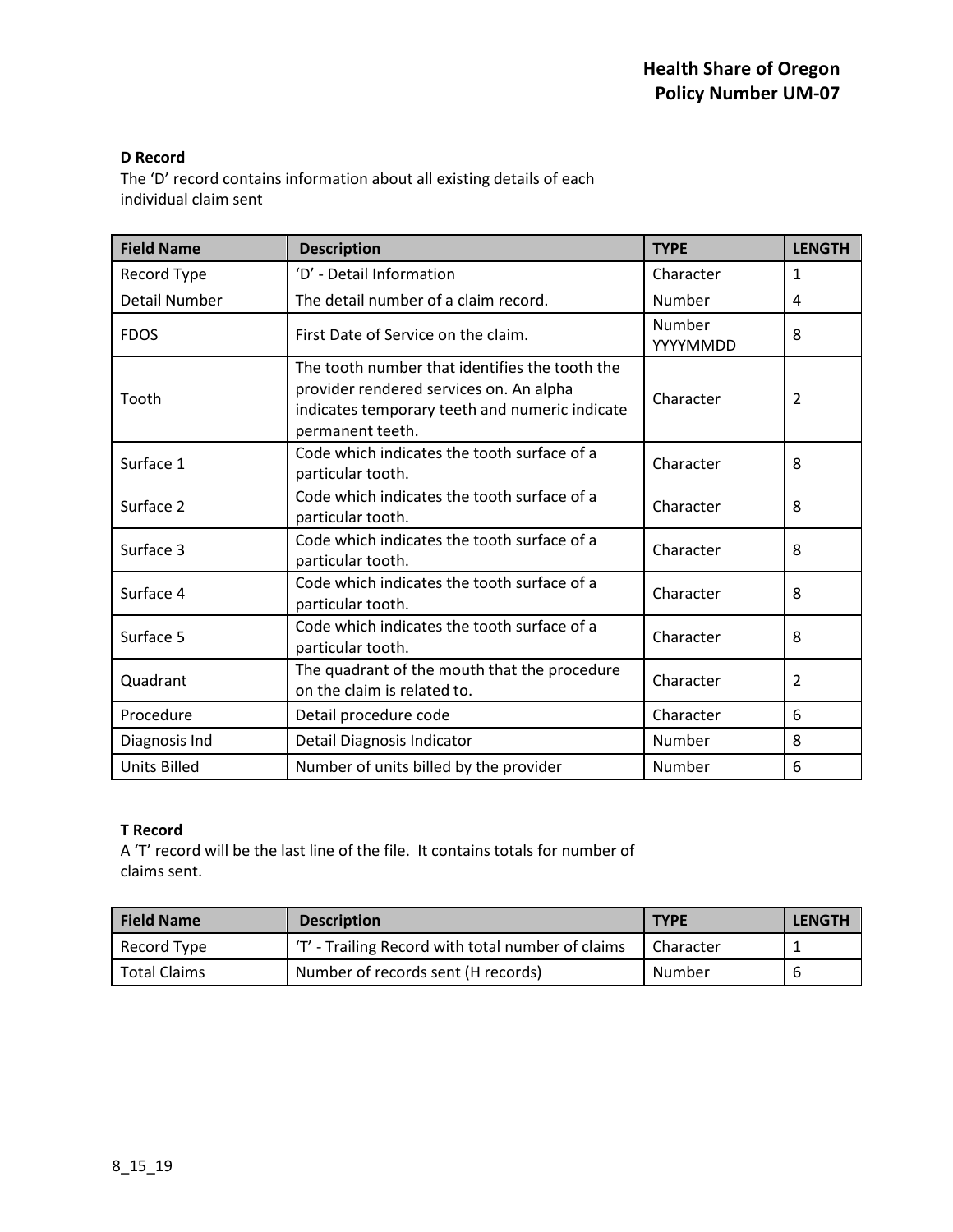# **Institutional Claim File Layout**

### **P Record**

The 'P' record contains information about the receiving CCO Provider.

| <b>Field Name</b>      | <b>Description</b>                              | <b>TYPE</b> | <b>LENGTH</b> |
|------------------------|-------------------------------------------------|-------------|---------------|
| Record Type            | 'P' (Batch Record)                              | Character   |               |
| PHP OMAP Provider      | The PHP OMAP provider number entered on the     | Character   | -15           |
| Number                 | claim header.                                   |             |               |
| PHP                    | Name of PHP (submitter)                         | Character   | 50            |
| <b>Trading Partner</b> | Internal application identifier for the trading | Character   | 15            |
| Number                 | partner.                                        |             |               |

### **H Record**

The 'H' record contains information about the header record for each individual claim sent.

| <b>Field Name</b>       | <b>Description</b>                                                              | <b>TYPE</b>        | <b>LENGTH</b> |
|-------------------------|---------------------------------------------------------------------------------|--------------------|---------------|
| Record Type             | 'H' - Header Information                                                        | Character          | $\mathbf{1}$  |
| Claim Type              | Identifies the type of claim                                                    | Character          | $\mathbf{1}$  |
| <b>ICN</b>              | Claim unique internal control number                                            | Character          | 13            |
| Member ID               | Recipient's Oregon Medicaid ID                                                  | Character          | 12            |
| Last Name               | The last name of the member associated with<br>the Member ID number.            | Character          | 20            |
| <b>First Name</b>       | The first name of the member associated with<br>the Member ID number.           | Character          | 15            |
| <b>PAN</b>              | Identification for a member assigned by a<br>provider. (Patient Account Number) | Character          | 38            |
| <b>MRN</b>              | Code representing the Medical Record<br>Number.                                 | Character          | 50            |
| Type of Bill            | Header Type of Bill Code.                                                       | Character          | 3             |
| <b>FDOS</b>             | <b>Header From Date of Service</b>                                              | Number<br>YYYYMMDD | 8             |
| <b>TDOS</b>             | <b>Header To Date of Service</b>                                                | Number<br>YYYYMMDD | 8             |
| Provider ID             | <b>Billing provider ID</b>                                                      | Character          | 15            |
| <b>Facility ID</b>      | Facility provider ID                                                            | Character          | 15            |
| <b>Attend Prov</b>      | <b>Attending Provider ID</b>                                                    | Character          | 15            |
| Other Prov 1            | Performing/Operating Provider ID                                                | Character          | 15            |
| Other Prov 2            | Other Physician ID                                                              | Character          | 15            |
| <b>MCO Billing Prov</b> | On encounter claims, this is the ID of the<br>provider who billed the CCO.      | Character          | 15            |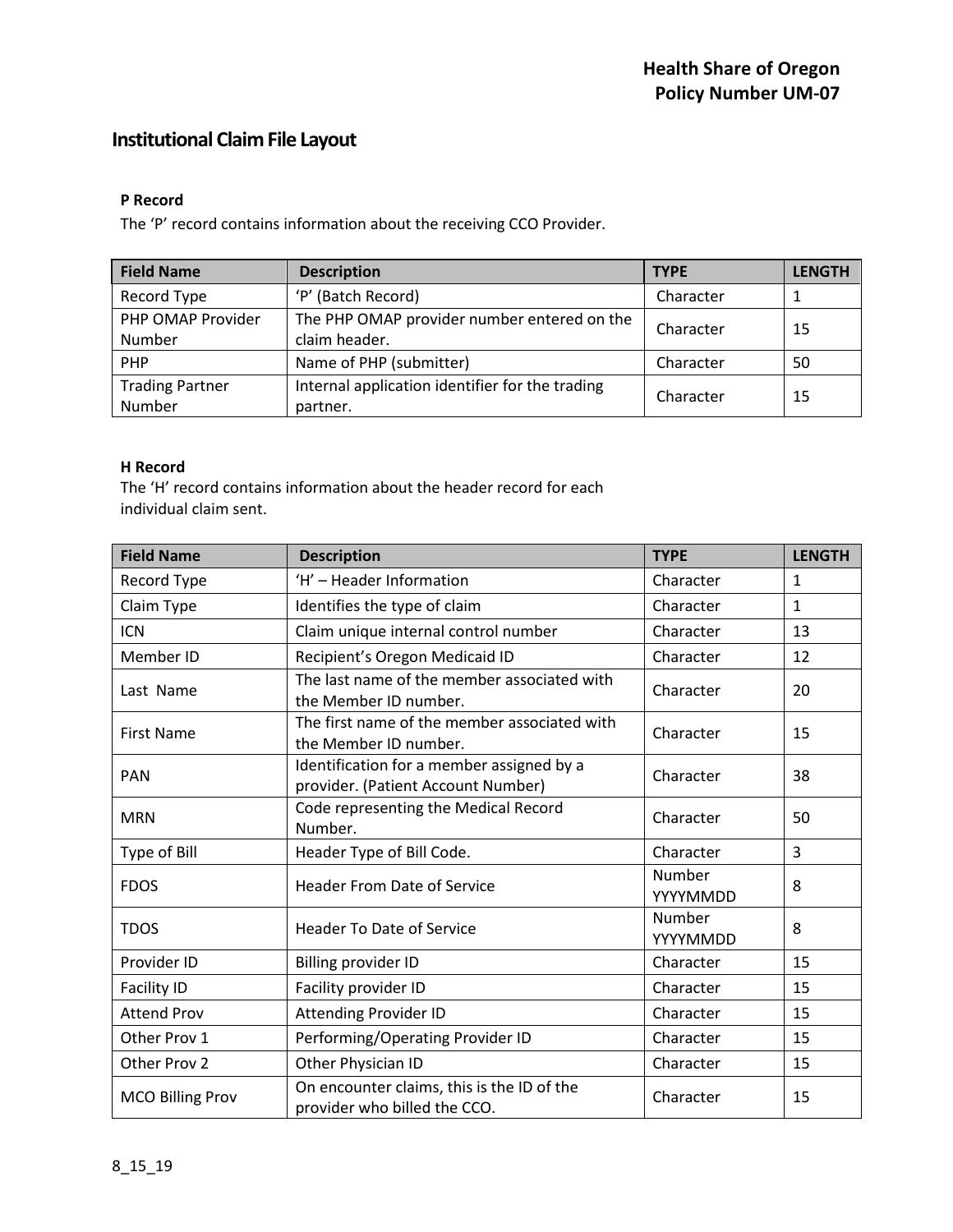| <b>Admit Date</b>        | The date the patient was admitted to the facility<br>for care.                                                                                             | Number<br>YYYYMMDD | 8              |
|--------------------------|------------------------------------------------------------------------------------------------------------------------------------------------------------|--------------------|----------------|
| <b>Admit Time</b>        | The time that the member was admitted to the<br>facility for care.                                                                                         | Character          | 4              |
| Admit Type               | Code indicating the type of this admission.                                                                                                                | Character          | $\mathbf{1}$   |
| <b>Admit Source</b>      | Indicates the source of admission.                                                                                                                         | Character          | 1              |
| Discharge Hour           | Indicates the hour of discharge                                                                                                                            | Number             | $\overline{4}$ |
| Pat Status               | Header patient status code                                                                                                                                 | Character          | $\overline{2}$ |
| Condition codes X11      | Condition codes (2 bytes per code in a single<br>field starting with sequence 1 through 11 on the<br>claim)                                                | Character          | 22             |
| Occurrence code 1        | Occurrence code 1                                                                                                                                          | Character          | $\overline{2}$ |
| Occurrence FDOS 1        | Occurrence 1 FDOS                                                                                                                                          | Number             | 8              |
| Occurrence Through<br>1  | Occurrence 1 Through date                                                                                                                                  | Number             | 8              |
| Occurrence code 2        | Occurrence code 2                                                                                                                                          | Character          | $\overline{2}$ |
| Occurrence FDOS 2        | Occurrence 2 FDOS                                                                                                                                          | Number             | 8              |
| Occurrence Through 2     | Occurrence 2 Through date                                                                                                                                  | Number             | 8              |
| Occurrence code 3        | Occurrence code 3                                                                                                                                          | Character          | $\overline{2}$ |
| <b>Occurrence FDOS 3</b> | Occurrence 3 FDOS                                                                                                                                          | Number             | 8              |
| Occurrence Through 3     | Occurrence 3 Through date                                                                                                                                  | Number             | 8              |
| Occurrence code 4        | Occurrence code 4                                                                                                                                          | Character          | $\overline{2}$ |
| Occurrence FDOS 4        | Occurrence 4 FDOS                                                                                                                                          | Number             | 8              |
| Occurrence Through 4     | Occurrence 4 Through date                                                                                                                                  | Number             | 8              |
| Occurrence code 5        | Occurrence code 5                                                                                                                                          | Character          | $\overline{2}$ |
| <b>Occurrence FDOS 5</b> | Occurrence 5 FDOS                                                                                                                                          | Number             | 8              |
| Occurrence Through 5     | Occurrence 5 Through date                                                                                                                                  | Number             | 8              |
| Occurrence code 6        | Occurrence code 6                                                                                                                                          | Character          | $\overline{2}$ |
| Occurrence FDOS 6        | Occurrence 6 FDOS                                                                                                                                          | Number             | 8              |
| Occurrence Through 6     | Occurrence 6 Through date                                                                                                                                  | Number             | 8              |
| Occurrence code 7        | Occurrence code 7                                                                                                                                          | Character          | 2              |
| Occurrence FDOS 7        | Occurrence 7 FDOS                                                                                                                                          | Number             | 8              |
| Occurrence Through 7     | Occurrence 7 Through date                                                                                                                                  | Number             | 8              |
| Occurrence code 8        | Occurrence code 8                                                                                                                                          | Character          | $\overline{2}$ |
| <b>Occurrence FDOS 8</b> | <b>Occurrence 8 FDOS</b>                                                                                                                                   | Number             | 8              |
| Occurrence Through 8     | Occurrence 8 Through date                                                                                                                                  | Number             | 8              |
| <b>Primary Diag</b>      | The primary diagnosis code (diagnosis sequence<br>1)                                                                                                       | Character          | 7              |
| Diagnosis X27            | Header diagnosis codes list starting with<br>secondary. (7 char per code in a single field<br>ordered starting with sequence 2 through 28 on<br>the claim) | Character          | 189            |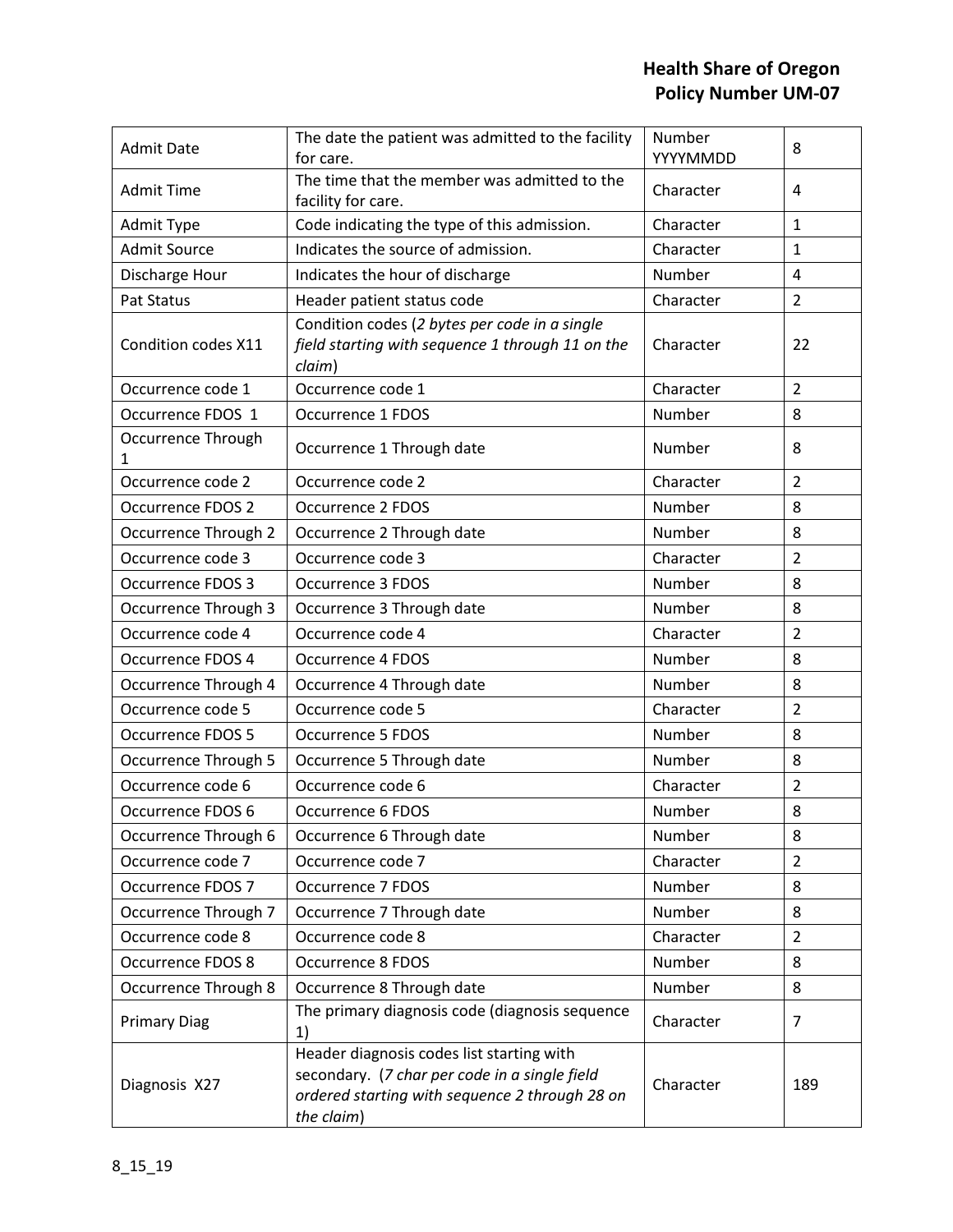| <b>Admit Diag</b>               | Admit diagnosis code (diagnosis sequence 'A')                  | Character     | 7 |
|---------------------------------|----------------------------------------------------------------|---------------|---|
| Principle ICD<br>procedure      | The principal ICD procedure (ICD Procedure<br>Sequence 1)      | Character     | 7 |
| Principle ICD<br>procedure date | The principal ICD procedure Date (ICD Procedure<br>Sequence 1) | Number        | 8 |
| Other ICD Proc 1                | Other ICD procedure code 1 (sequence 2)                        | Character     | 7 |
| Other ICD Proc 1 Date           | Other ICD procedure date 1 (sequence 2)                        | <b>Number</b> | 8 |
| Other ICD Proc 2                | Other ICD procedure code 2 (sequence 3)                        | Character     | 7 |
| Other ICD Proc 2 Date           | Other ICD procedure date 2 (sequence 3)                        | <b>Number</b> | 8 |
| Other ICD Proc 3                | Other ICD procedure code 3 (sequence 4)                        | Character     | 7 |
| Other ICD Proc 3 Date           | Other ICD procedure date 3 (sequence 4)                        | Number        | 8 |
| Other ICD Proc 4                | Other ICD procedure code 4 (sequence 5)                        | Character     | 7 |
| Other ICD Proc 4 Date           | Other ICD procedure date 4 (sequence 5)                        | Number        | 8 |
| Other ICD Proc 5                | Other ICD procedure code 5 (sequence 6)                        | Character     | 7 |
| Other ICD Proc 5 Date           | Other ICD procedure date 5 (sequence 6)                        | <b>Number</b> | 8 |
| Other ICD Proc 6                | Other ICD procedure code 6 (sequence 7)                        | Character     | 7 |
| Other ICD Proc 6 Date           | Other ICD procedure date 6 (sequence 7)                        | Number        | 8 |

### **D Record**

The 'D' record contains information about all existing details of each individual claim sent

| <b>Field Name</b>    | <b>Description</b>                                       | <b>TYPE</b>        | <b>LENGTH</b> |
|----------------------|----------------------------------------------------------|--------------------|---------------|
| Record Type          | 'D' - Detail Information                                 | Character          | 1             |
| <b>Detail Number</b> | The detail number of a claim record.                     | Number             | 4             |
| Revenue Code         | Detail revenue code                                      | Character          | 4             |
| NDC or description   | National Drug Code                                       | Character          | 11            |
| NDC UOM              | This is the NDC Unit of Measure for the Claim<br>Detail. | Character          | 18            |
| <b>NDC Qty</b>       | This is the NDC Quantity for the Claim Detail.           | Number             | 11            |
| <b>HCPCS</b>         | Detail procedure code                                    | Character          | 6             |
| Modifier 1           | Procedure code modifier 1                                | Character          | 2             |
| Modifier 2           | Procedure code modifier 2                                | Character          | 2             |
| Modifier 3           | Procedure code modifier 3                                | Character          | 2             |
| Modifier 4           | Procedure code modifier 4                                | Character          | 2             |
| <b>FDOS</b>          | Detail From Date of Service                              | Number<br>YYYYMMDD | 8             |
| Units Billed         | Detail units billed                                      | Number             | 9             |

## **T Record**

A 'T' record will be the last line of the file. It contains totals for number of claims sent.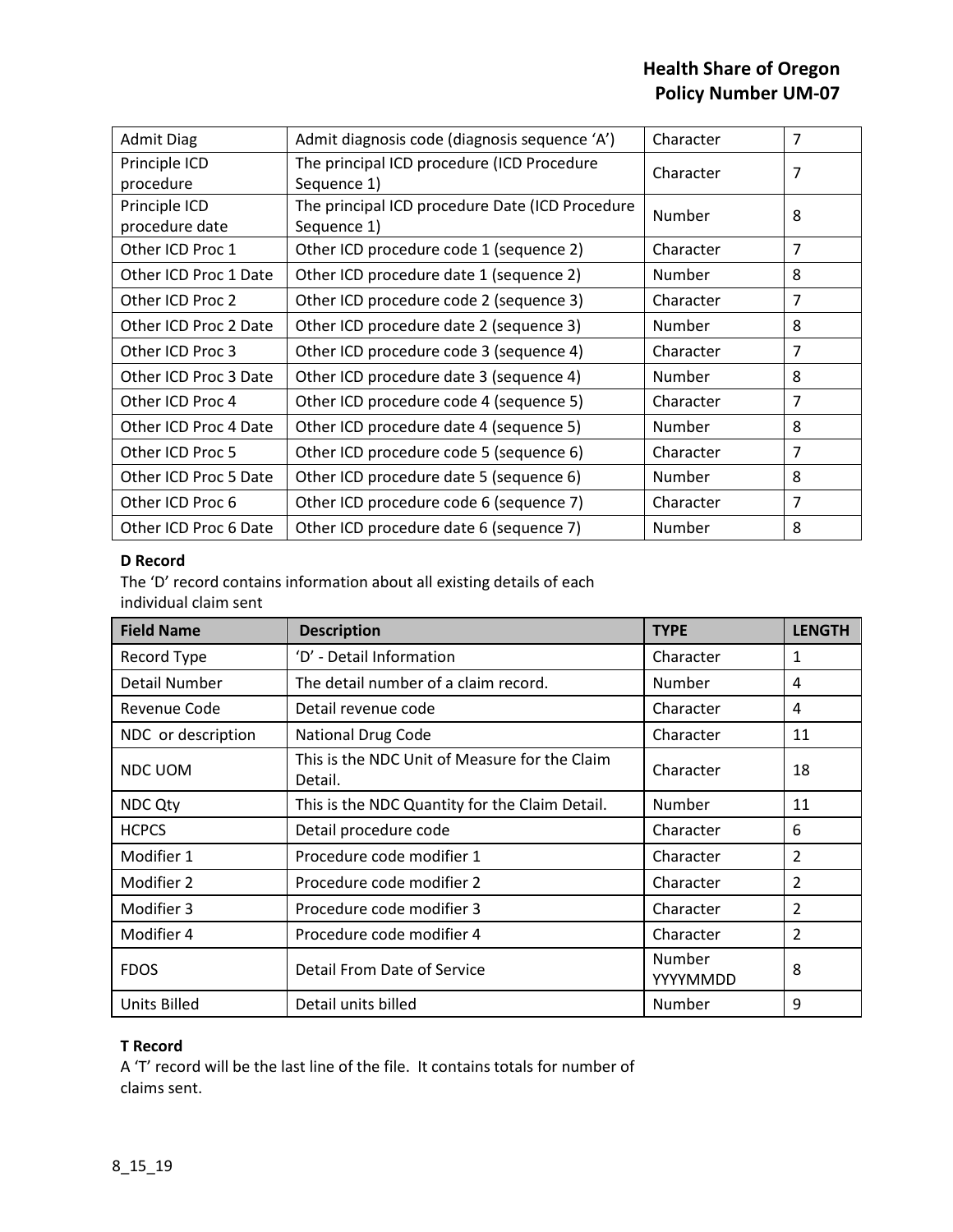| <b>Field Name</b>   | <b>Description</b>                               | <b>TYPE</b> | <b>LENGTH</b> |
|---------------------|--------------------------------------------------|-------------|---------------|
| Record Type         | T' - Trailing Record with total number of claims | Character   |               |
| <b>Total Claims</b> | Number of records sent (H records)               | Number      |               |

# **Professional Claim File Layout**

### **P Record**

The 'P' record contains information about the receiving CCO Provider.

| <b>Field Name</b>      | <b>Description</b>                              | <b>TYPE</b> | <b>LENGTH</b> |
|------------------------|-------------------------------------------------|-------------|---------------|
| Record Type            | 'P' (Batch Record)                              | Character   |               |
| PHP OMAP Provider      | The PHP OMAP provider number entered on the     | Character   | -15           |
| Number                 | claim header.                                   |             |               |
| <b>PHP</b>             | Name of PHP (submitter)                         | Character   | 50            |
| <b>Trading Partner</b> | Internal application identifier for the trading | Character   | 15            |
| Number                 | partner.                                        |             |               |

### **H Record**

The 'H' record contains information about the header record for each individual claim sent.

| <b>Field Name</b>       | <b>Description</b>                                                                          | <b>TYPE</b>        | <b>LENGTH</b> |
|-------------------------|---------------------------------------------------------------------------------------------|--------------------|---------------|
| Record Type             | 'H' - Header Information                                                                    | Character          | $\mathbf{1}$  |
| Claim Type              | Identifies the type of claim                                                                | Character          | 1             |
| ICN                     | Claim unique internal control number                                                        | Character          | 13            |
| Member ID               | An assigned number which uniquely identifies a<br>recipient.                                | Character          | 12            |
| Last Name               | The last name of the member associated with<br>the Member ID number.                        | Character          | 20            |
| <b>First Name</b>       | The first name of the member associated with<br>the Member ID number.                       | Character          | 15            |
| Provider ID             | Billing provider ID                                                                         | Character          | 15            |
| <b>Ref Prov ID</b>      | Provider ID of the Referring Provider billed on<br>the claim                                | Character          | 15            |
| <b>MCO Billing Prov</b> | On encounter claims, this is the ID of the<br>provider who billed the CCO.                  | Character          | 15            |
| Accident                | Indicates whether the service performed was as<br>a result of an accident.                  | Character          | 1             |
| <b>Accident Date</b>    | Date of accident.                                                                           | Number<br>YYYYMMDD | 8             |
| Diagnosis X12           | Header diagnosis codes list starting with<br>sequence 1. (7 char per code in a single field | Character          | 84            |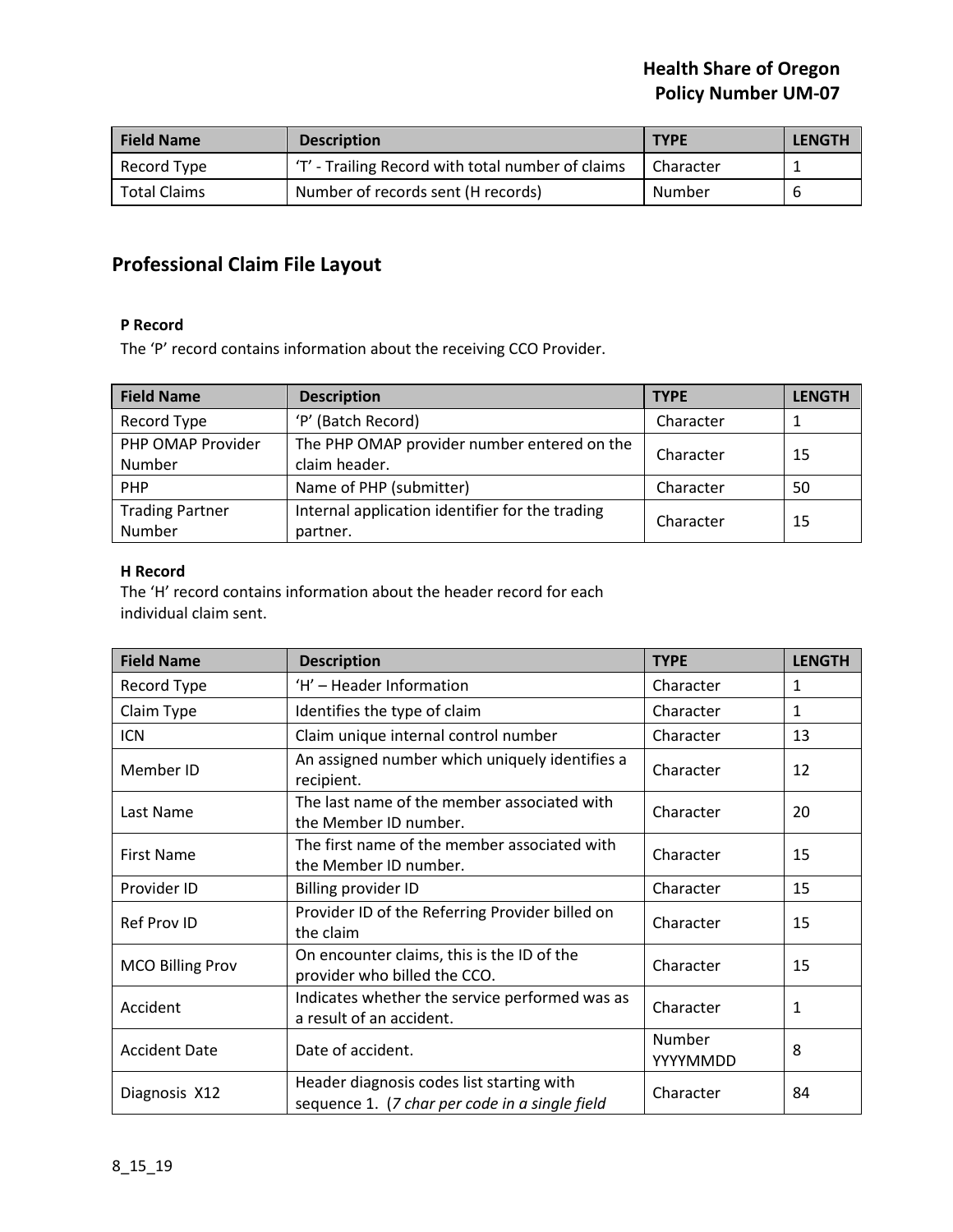|            | ordered starting with sequence 1 through 12 on<br>the claim)                    |           |     |
|------------|---------------------------------------------------------------------------------|-----------|-----|
| <b>PAN</b> | Identification for a member assigned by a<br>provider. (Patient Account Number) | Character | -38 |

### **D Record**

The 'D' record contains information about all existing details of each individual claim sent

| <b>Field Name</b>    | <b>Description</b>                                                             | <b>TYPE</b>        | <b>LENGTH</b>  |
|----------------------|--------------------------------------------------------------------------------|--------------------|----------------|
| Record Type          | 'D' - Detail Information                                                       | Character          | $\mathbf{1}$   |
| <b>Detail Number</b> | The detail number of a claim record.                                           | Number             | 4              |
| Rend Prov ID         | Detail rendering provider ID                                                   | Number             | 15             |
| <b>NDC</b>           | National Drug Code                                                             | Number             | 11             |
| <b>NDC UOM</b>       | This is the NDC Unit of Measure for the Claim<br>Detail.                       | Character          | 18             |
| <b>NDC Qty</b>       | This is the NDC Quantity for the Claim Detail.                                 | Number             | 11             |
| <b>FDOS</b>          | Beginning date of service on the claim detail                                  | Number<br>YYYYMMDD | 8              |
| <b>TDOS</b>          | Ending date of service on the claim detail                                     | Number<br>YYYYMMDD | 8              |
| POS                  | Place of Service where service was rendered.                                   | Character          | $\overline{2}$ |
| Emergency            | Indicates whether the service was provided as<br>result of emergency situation | Character          | 3              |
| Procedure            | Detail procedure code                                                          | Character          | 6              |
| Modifier 1           | Procedure code modifier 1                                                      | Character          | $\overline{2}$ |
| Modifier 2           | Procedure code modifier 2                                                      | Character          | $\overline{2}$ |
| Modifier 3           | Procedure code modifier 3                                                      | Character          | $\overline{2}$ |
| Modifier 4           | Procedure code modifier 4                                                      | Character          | $\overline{2}$ |
| Diagnosis Ind        | Detail diagnosis indicator                                                     | Number             | 8              |
| <b>Units Billed</b>  | Number of units billed by the provider.                                        | Number             | 9              |
| <b>EPSDT Ref</b>     | EPSDT referral/treatment information                                           | Character          | $\mathbf{1}$   |
| EPSDT/Fam Plan       | <b>EPSDT or Family Planning indicator</b>                                      | Character          | $\mathbf 1$    |

### **T Record**

A 'T' record will be the last line of the file. It contains totals for number of claims sent.

| <b>Field Name</b>   | <b>Description</b>                                | <b>TYPE</b> | <b>LENGTH</b> |
|---------------------|---------------------------------------------------|-------------|---------------|
| Record Type         | 'T' - Trailing Record with total number of claims | Character   |               |
| <b>Total Claims</b> | Number of records sent (H records)                | Number      | -6            |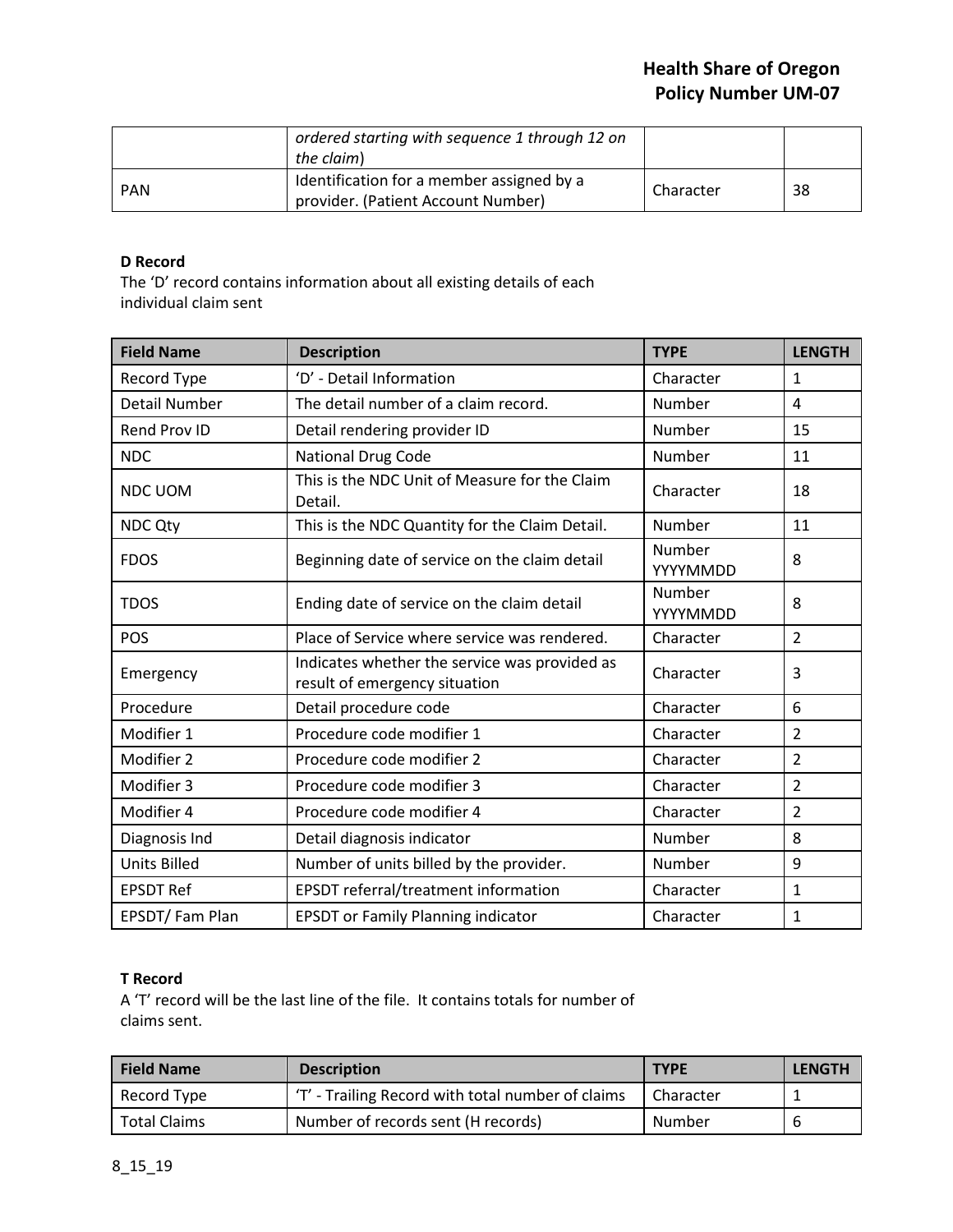# **Plan of Care (POC) Extract File Layout**

### **P Record**

The 'P' record contains information about the receiving CCO Provider.

| <b>Field Name</b>      | <b>Description</b>                              | <b>TYPE</b> | <b>LENGTH</b> |
|------------------------|-------------------------------------------------|-------------|---------------|
| Record Type            | 'P' (Batch Record)                              | Character   |               |
| PHP OMAP Provider      | The PHP OMAP provider number entered on the     | Character   | 15            |
| Number                 | claim header.                                   |             |               |
| <b>PHP</b>             | Name of PHP (submitter)                         | Character   | 50            |
| <b>Trading Partner</b> | Internal application identifier for the trading | Character   | 15            |
| Number                 | partner.                                        |             |               |

### **H Record**

The 'H' record contains header POC information.

| <b>Field Name</b> | <b>Description</b>       | <b>TYPE</b> | <b>LENGTH</b> |
|-------------------|--------------------------|-------------|---------------|
| Record Type       | 'H' – Header Information | Character   |               |
| Client ID         | Client this POC is for   | Character   | 8             |

### **D Record**

The 'D' record contains information for each POC Line Item

| <b>Field Name</b>                      | <b>Description</b>                                                                                            | <b>TYPE</b> | <b>LENGTH</b> |
|----------------------------------------|---------------------------------------------------------------------------------------------------------------|-------------|---------------|
| Record Type                            | D' - Detail Information                                                                                       | Character   | 1             |
| <b>Service Authorization</b><br>Number | The unique identifier assigned to the service line<br>item.                                                   | Character   | 10            |
| Rendering Provider ID                  | The ID of the rendering provider.                                                                             | Character   | 15            |
| Referring Provider ID                  | The ID of the referring provider.                                                                             | Character   | 15            |
| Service Code Type                      | Identifies the type of service on the line item.<br>Selectable values are Procedure Code and<br>Revenue Code. | Character   | 15            |
| Service Code                           | The code identifying the line item service.                                                                   | Character   | 6             |
| Modifier 1                             | A code used in combination with a procedure<br>code to provide additional information.                        | Character   | 2             |
| Modifier 2                             | A code used in combination with a procedure<br>code to provide additional information.                        | Character   | 2             |
| Modifier 3                             | A code used in combination with a procedure<br>code to provide additional information.                        | Character   | 2             |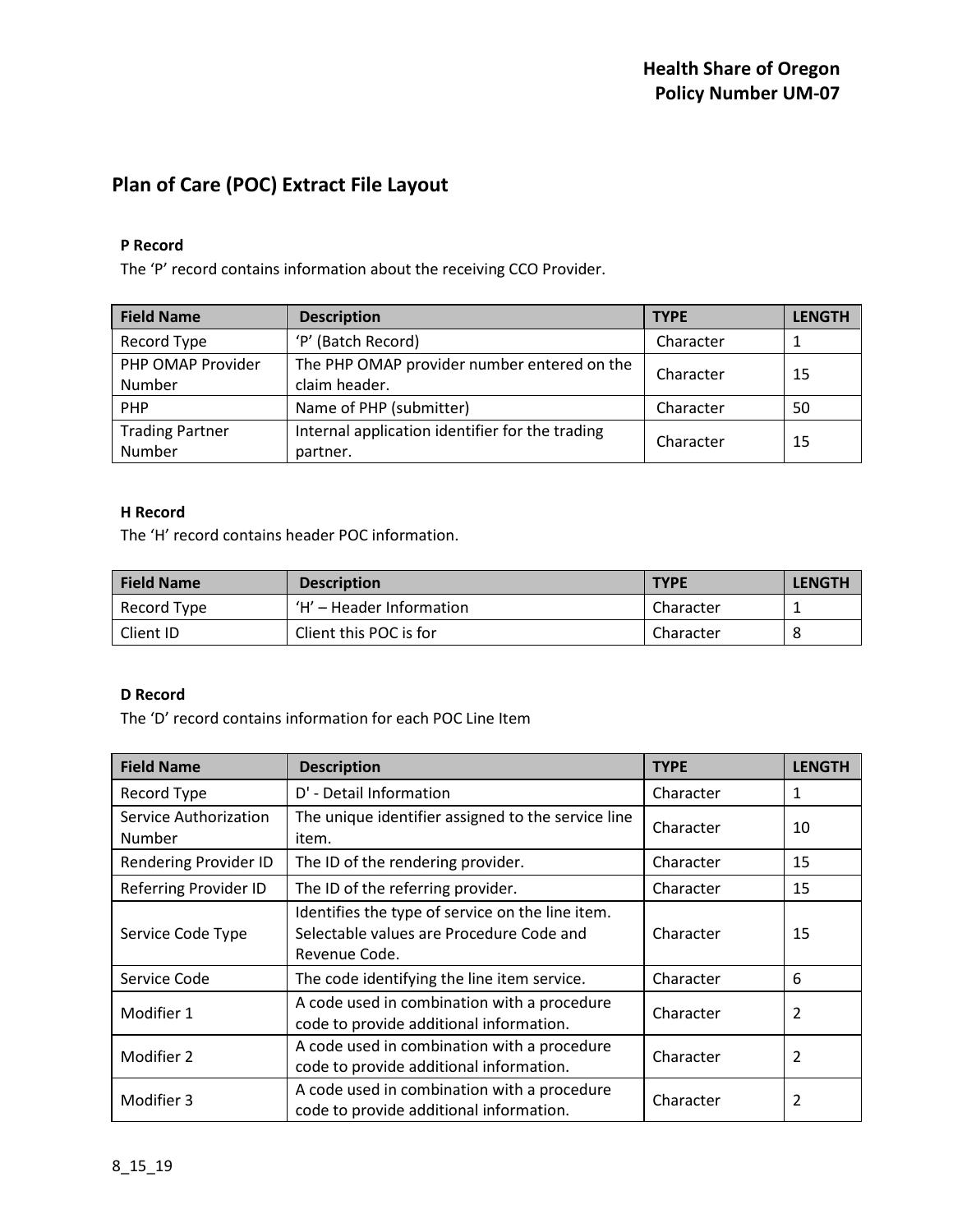| Modifier 4                      | A code used in combination with a procedure<br>code to provide additional information. | Character          | $\overline{2}$ |
|---------------------------------|----------------------------------------------------------------------------------------|--------------------|----------------|
| <b>Effective Date</b>           | The date the service line item is effective.                                           | Number<br>YYYYMMDD | 8              |
| <b>End Date</b>                 | The date the service line item is no longer<br>effective.                              | Number<br>YYYYMMDD | 8              |
| <b>Units</b>                    | The number of units of the service.                                                    | Number             | 5              |
| Unit Qualifier<br>(Description) | The description of the type of units (what the<br>units represent).                    | Character          | 20             |
| Frequency<br>(Description)      | Frequency for this type of unit                                                        | Character          | 20             |
| <b>Status</b>                   | The current status of the service authorization<br>line item.                          | Character          | 20             |
| <b>Used Units</b>               | The quantity of units that have been used to pay<br>a claim.                           | Number             | 5              |
| <b>Balance Units</b>            | The quantity of units remaining and available to<br>be used by claims.                 | Number             | 5              |
| Date Approved                   | Date POC Approval Status was assigned (AUDIT<br>TRAIL)                                 | Number<br>YYYYMMDD | 8              |

## **T Record**

A 'T' record will be the last line of the file. It contains totals for number of POC sent.

| <b>Field Name</b> | <b>Description</b>                            | <b>TYPE</b> | <b>LENGTH</b> |
|-------------------|-----------------------------------------------|-------------|---------------|
| Record Type       | T' - Trailing Record with total number of POC | Character   |               |
| Total POC         | Number of records sent (H records)            | Number      | 6             |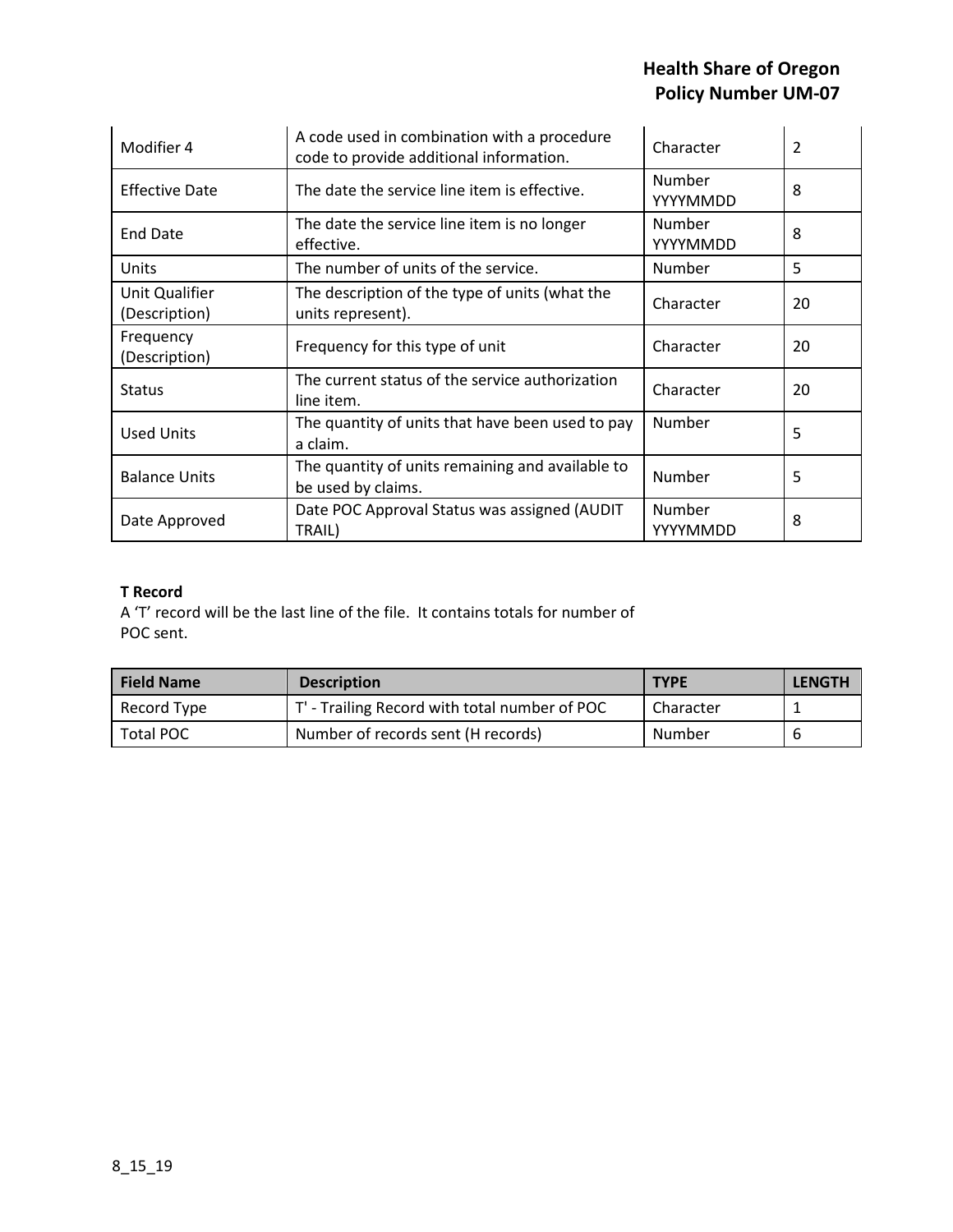# **Prior Authorization (PA) Extract File Layout**

### **P Record**

The 'P' record contains information about the receiving CCO Provider.

| <b>Field Name</b>      | <b>Description</b>                              | <b>TYPE</b> | <b>LENGTH</b> |
|------------------------|-------------------------------------------------|-------------|---------------|
| Record Type            | 'P' (Batch Record)                              | Character   |               |
| PHP OMAP Provider      | The PHP OMAP provider number entered on the     | Character   | -15           |
| Number                 | claim header.                                   |             |               |
| PHP                    | Name of PHP (submitter)                         | Character   | 50            |
| <b>Trading Partner</b> | Internal application identifier for the trading | Character   | 15            |
| Number                 | partner.                                        |             |               |

### **H Record**

The 'H' record contains header PA information.

| <b>Field Name</b>   | <b>Description</b>                                                                                                                                               | <b>TYPE</b> | <b>LENGTH</b> |
|---------------------|------------------------------------------------------------------------------------------------------------------------------------------------------------------|-------------|---------------|
| Record Type         | 'H' - Header Information                                                                                                                                         | Character   |               |
| PA Assignment       | This is used to categorize PA requests.                                                                                                                          | Character   | 30            |
| <b>PA Number</b>    | Prior Authorization number                                                                                                                                       | Character   | 9             |
| Provider ID         | The requesting provider's identification number.<br>The provider ID entered can be either the<br>National Provider Identifier (NPI) or the<br>Medicaid ID (MCD). | Character   | 15            |
| <b>Referring ID</b> | The referring provider's identification number.<br>The provider ID entered can be either the<br>National Provider Identifier (NPI) or the<br>Medicaid ID (MCD).  | Character   | 15            |
| Current ID          | This is the Recipient's Medicaid identification<br>number.                                                                                                       | Character   | 8             |

### **I Record**

The 'I' Diagnosis Code record indicator.

| <b>Field Name</b> | <b>Description</b>                                                             | <b>TYPE</b> | <b>LENGTH</b> |
|-------------------|--------------------------------------------------------------------------------|-------------|---------------|
| Record Type       | 'I' (Diagnosis Record)                                                         | Character   |               |
| Diagnosis Code    | ICD Diagnosis Code associated with the PA.<br>(SYSTEM ALLOWS UP TO 20 PER PA). | Character   |               |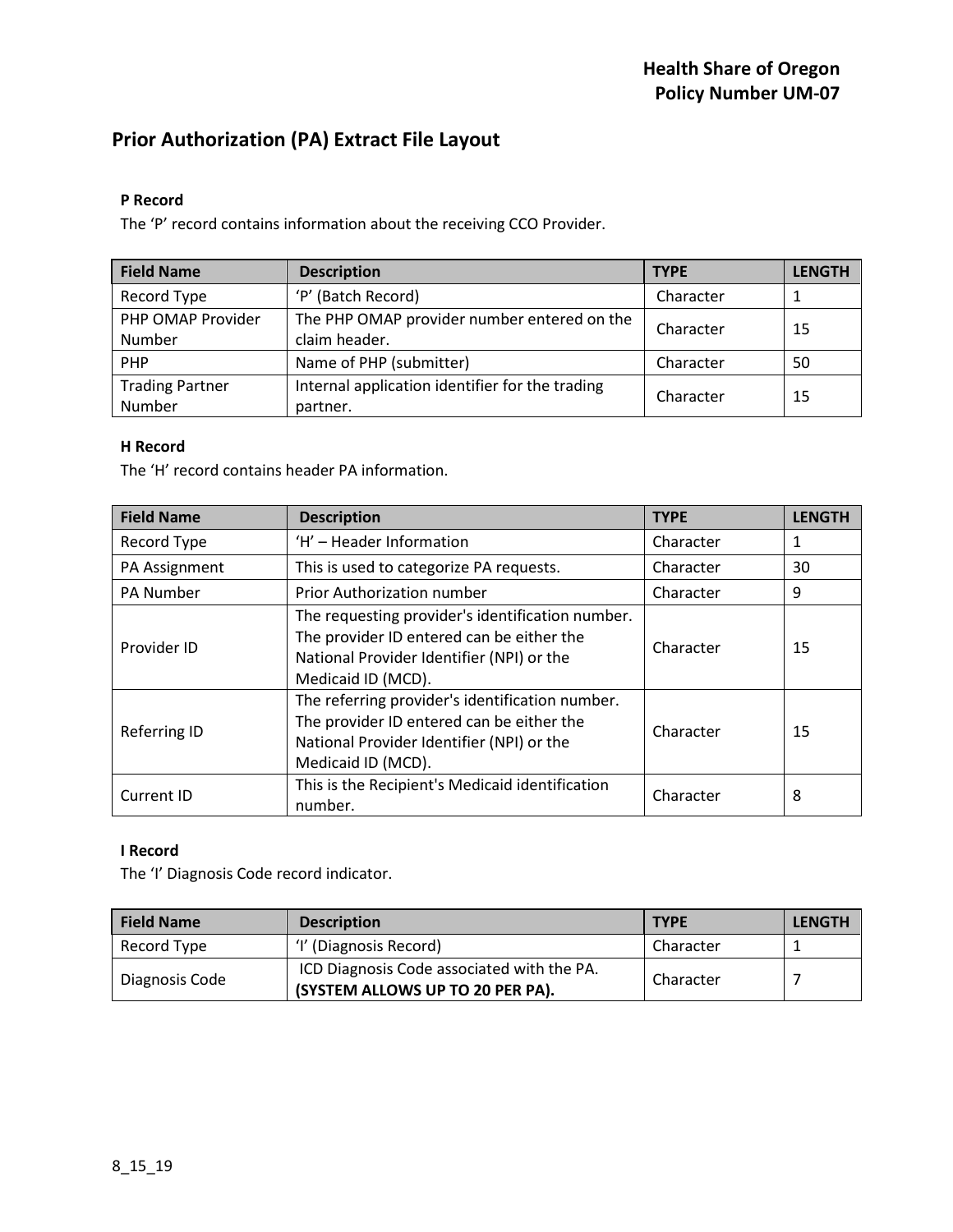### **V Record**

The 'V' Internal Text record indicator.

| <b>Field Name</b>                     | <b>Description</b>                                                  | <b>TYPE</b>        | <b>LENGTH</b> |
|---------------------------------------|---------------------------------------------------------------------|--------------------|---------------|
| Record Type                           | 'V' (Internal Text)                                                 | Character          |               |
| <b>Internal Text -Date</b><br>Entered | This is the date the internal text comment was<br>originally added. | Number<br>YYYYMMDD | 8             |
| Text delimiter                        | Three single quotes                                                 | Character          | 3             |
| Internal Text -<br>Description        | This is the internal free form text entered by the<br>user.         | Character          | $\leq$ 1000   |
| Text delimiter                        | Three single quotes                                                 | Character          | 3             |

### **D Record**

The 'D' record contains information for each PA Line Item

| <b>Field Name</b>          | <b>Description</b>                                                                                                                                                                                                           | <b>TYPE</b>        | <b>LENGTH</b>  |
|----------------------------|------------------------------------------------------------------------------------------------------------------------------------------------------------------------------------------------------------------------------|--------------------|----------------|
| Record Type                | 'D' - Detail Information                                                                                                                                                                                                     | Character          | $\mathbf{1}$   |
| Line Item                  | A two character field that uniquely identifies<br>each service line of the PA. This field is<br>automatically populated with the next available<br>line item value for the PA. Line Item values<br>range from 01 through 99. | Character          | $\overline{2}$ |
| Authorized Eff. Date       | The date the line item service is authorized to<br>begin.                                                                                                                                                                    | Number<br>YYYYMMDD | 8              |
| <b>Authorized End Date</b> | The date the line item service is authorized to<br>end.                                                                                                                                                                      | Number<br>YYYYMMDD | 8              |
| <b>Status</b>              | Identifies the current status of the line item.<br>Selectable values are determined by the<br>statuses contained within the PA Decision Status<br>code table (T_PA_LINEITEM_STAT).                                           | Character          | 20             |
| Date Approved              | Date PA Approval Status was assigned (AUDIT<br>TRAIL)                                                                                                                                                                        | Number<br>YYYYMMDD | 8              |
| Service Provider ID        | The service provider's identification number.<br>Either the National Provider Identifier (NPI) or<br>the Medicaid ID (MCD).                                                                                                  | Character          | 15             |
| Service Type Code          | This field identifies the type of service on the<br>line item. Selectable values are NDC Code, ICD-<br>PROC, Procedure Code and Revenue Code.                                                                                | Character          | 14             |
| Procedure Code             | The HCPCS code that identifies a procedure.                                                                                                                                                                                  | Character          | 6              |
| NDC Code                   | The National Drug Code used to uniquely<br>identify a drug.                                                                                                                                                                  | Character          | 10             |
| ICD-Proc                   | The ICD procedure code that identifies a surgical<br>procedure.                                                                                                                                                              | Character          | 7              |